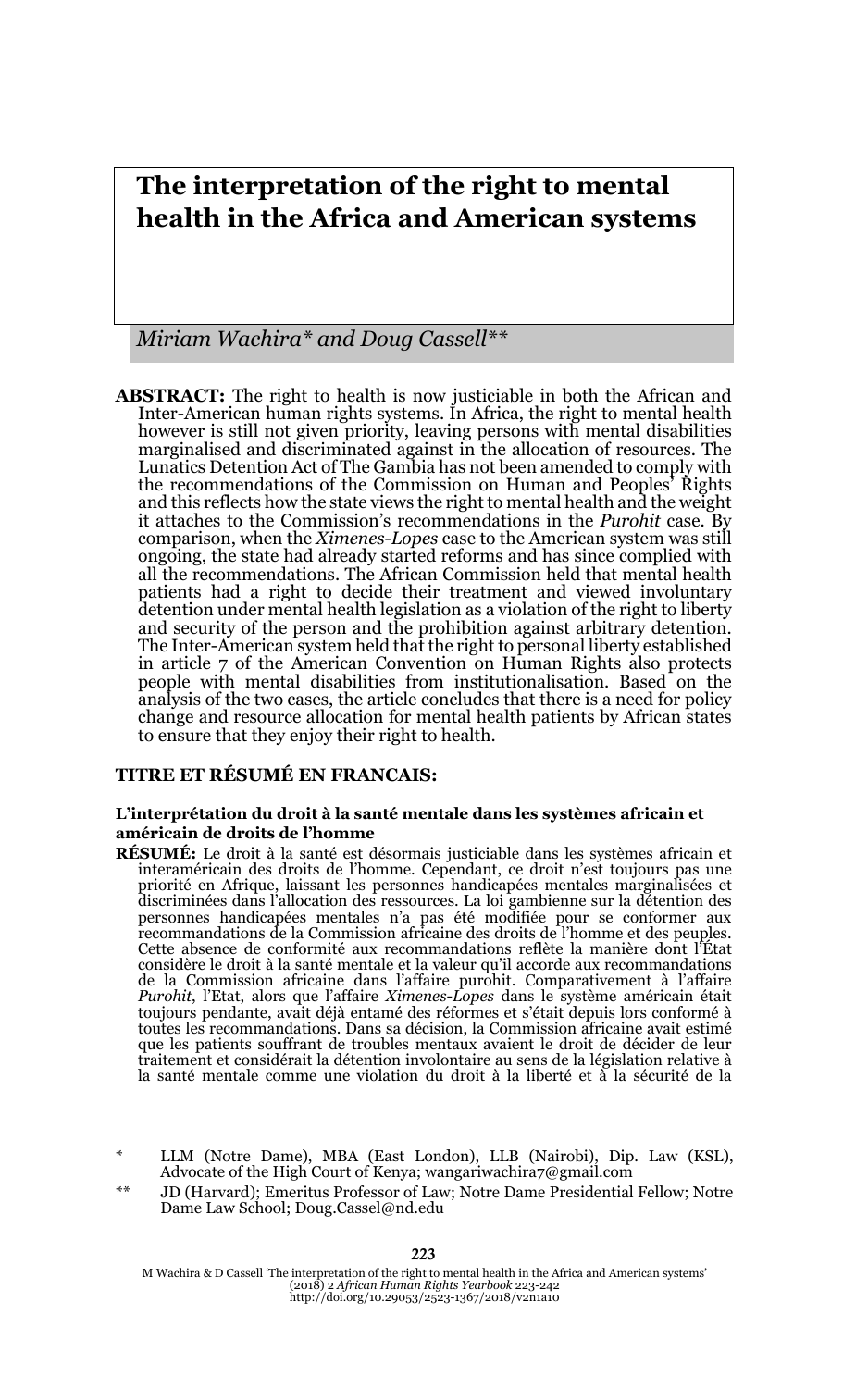#### 224 *Wachira & Cassell/Right to mental health in the Africa and American systems*

personne et de l'interdiction de la détention arbitraire. Le système interaméricain a estimé que le droit à la liberté individuelle énoncé à l'article 7 de la Convention américaine relative aux droits de l'homme protège également les personnes handicapées mentales du placement en établissement. Sur la base de l'analyse des deux cas, l'article conclut qu'il est nécessaire que les États africains modifient leurs politiques et affectent des ressources aux patients atteints de maladies mentales, afin de leur assurer la jouissance de leur droit à la santé.

**KEY WORDS:** right to health, mental health, African Commission, Inter-American Court

### **CONTENT:**

| $\overline{2}$ |                                                                                                                                                                                                                                                                                                                                                                                                                                                                                                                                                                               |  |
|----------------|-------------------------------------------------------------------------------------------------------------------------------------------------------------------------------------------------------------------------------------------------------------------------------------------------------------------------------------------------------------------------------------------------------------------------------------------------------------------------------------------------------------------------------------------------------------------------------|--|
|                | 2.1                                                                                                                                                                                                                                                                                                                                                                                                                                                                                                                                                                           |  |
|                | $\begin{minipage}{0.9\linewidth} Dignity of mental health patients  \end{minipage} \begin{minipage}{0.9\linewidth} \textit{logarithmic} \end{minipage} \begin{minipage}{0.9\linewidth} \textit{logarithmic} \end{minipage} \begin{minipage}{0.9\linewidth} \textit{logarithmic} \end{minipage} \begin{minipage}{0.9\linewidth} \textit{logarithmic} \end{minipage} \begin{minipage}{0.9\linewidth} \textit{logarithmic} \end{minipage} \begin{minipage}{0.9\linewidth} \textit{logarithmic} \end{minipage} \begin{minipage}{0.9\linewidth} \textit{logarithmic} \end{$<br>2.2 |  |
|                | 2.3                                                                                                                                                                                                                                                                                                                                                                                                                                                                                                                                                                           |  |
|                | institutionalisation                                                                                                                                                                                                                                                                                                                                                                                                                                                                                                                                                          |  |
| 3              |                                                                                                                                                                                                                                                                                                                                                                                                                                                                                                                                                                               |  |
| 4              |                                                                                                                                                                                                                                                                                                                                                                                                                                                                                                                                                                               |  |
|                |                                                                                                                                                                                                                                                                                                                                                                                                                                                                                                                                                                               |  |
| $\frac{5}{6}$  |                                                                                                                                                                                                                                                                                                                                                                                                                                                                                                                                                                               |  |
|                |                                                                                                                                                                                                                                                                                                                                                                                                                                                                                                                                                                               |  |

## **1 INTRODUCTION**

The rights of persons with mental illness<sup>1</sup> are frequently violated during their treatment despite legal protection of the right to mental health. 2 The right to mental health is mostly seen as encompassed within the right to health, as captured by Dainius Pūras, the Special Rapporteur on Right to Health: 'Firstly, there is no health without mental health. Secondly, good mental health means much more than absence of a mental impairment.'3 Mental health patients are faced with a myriad of challenges stemming from inadequate resources to facilitating their treatment to society stigmatisation and segregation. The call on the society and all duty bearers is, in words of Brundtland, 'to ensure that ours will be the last generation that allows shame and stigma to rule

<sup>1</sup> According to the World Health Organisation (WHO), people with mental disabilities have mental disorders that 'comprise a broad range of problems, with different symptoms. However, they are generally characterized by some combination of abnormal thoughts, emotions, behaviour and relationships with others. Examples are schizophrenia, depression, mental retardation and disorders due to drug abuse'. WHO 'Health topics – mental disorders' 2 November 2017 http://www.who.int/mental\_health/management/en/ (accessed 21 January 2019).

<sup>2</sup> UN General Assembly 'Standard rules on the equalisation of opportunities for persons with disabilities' UNGA Res 48/96 20 December 1993 A/RES/48/96 para 17 provides that 'the term 'disability' summarises a great number of different functional limitations … [p]eople may be disabled by physical, intellectual or sensory impairment, medical conditions or mental illness …' http://www.un.org/ esa/socdev/enable/dissre01.htm (accessed 21 January 2019).

<sup>3</sup> D Pūras 'Report of the Special Rapporteur on the right of everyone to the enjoyment of the highest attainable standard of physical and mental health' A/ HRC/29/33 para 76 http://www.ohchr.org/EN/Issues/Health/Pages/Annual Reports.aspx (accessed 21 January 2019).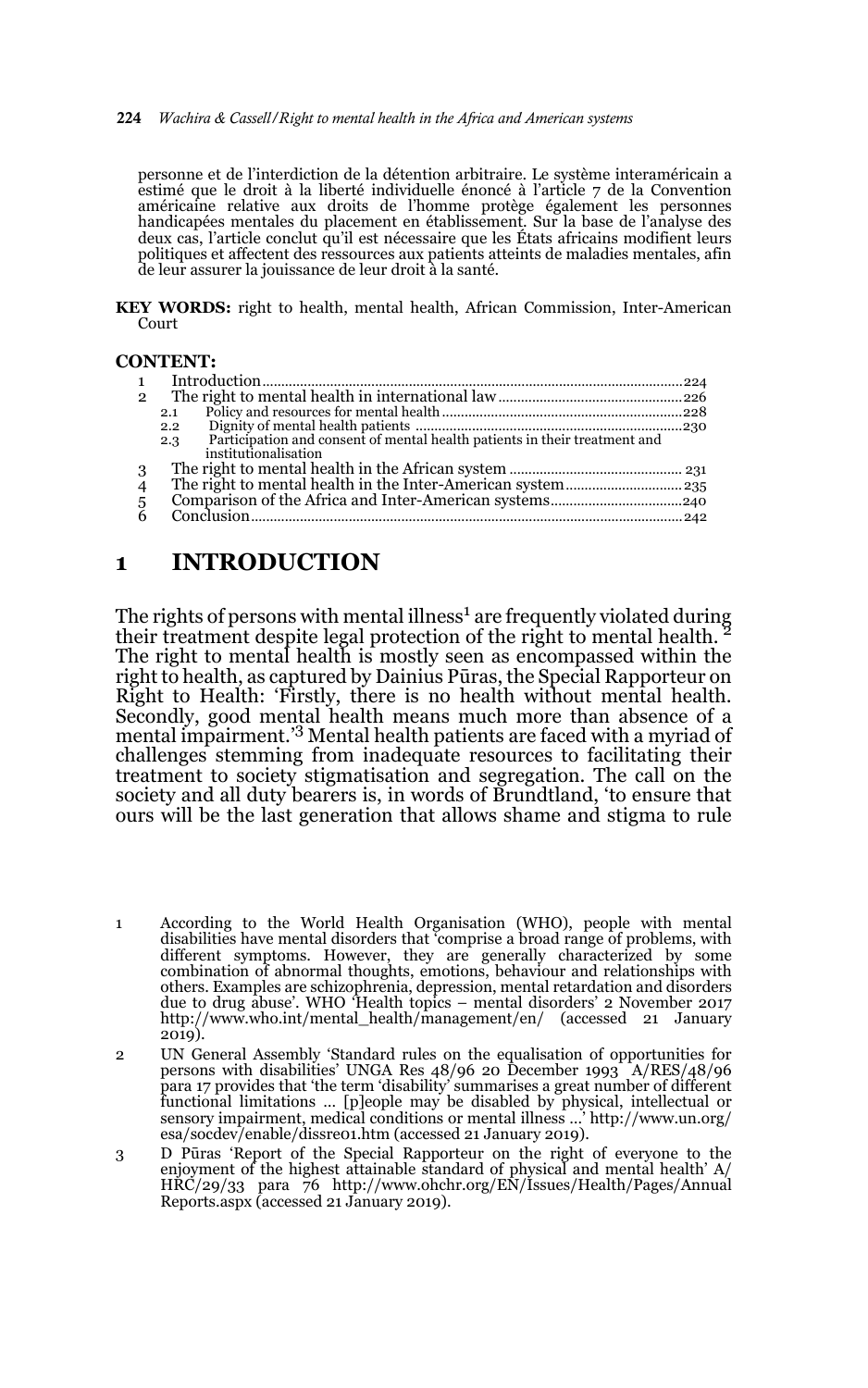over science and reason'.4 Marginalisation and stigmatisation are fuelled by the historical divide, both in policies and practices, between mental and physical health, a fact that resulted in the political, professional and geographical isolation of mental health care.5 People with mental disability rarely get a chance to participate in decisions on their treatment.6 States have also allocated minimal resources to mental health treatment and have not updated their policies despite the widespread mental illness being experienced.7 Persons with mental health issues are often seen as not being capable of making decisions and are sometimes institutionalised without their consent.<sup>8</sup> They are frequently forced to take medication and at times they are treated inhumanely, often being chained to soiled beds for long periods of time, subjected to violence and torture, the administration of treatment without informed consent, unmodified use of electro-convulsive therapy (ECT),<sup>9</sup> grossly inadequate sanitation, and inadequate nutrition.<sup>10</sup> Persons with mental disability are prone to systematic abuse especially in institutions since there is no monitoring and accountability structures.<sup>11</sup>

This paper examines and compares how the right to mental health has been interpreted in the African and Inter-American systems to protect and enforce the rights of people with mental disability by comparing the decisions in the case of *Purohit and Moore v Gambia,*<sup>12</sup> decided by the African Commission on Human and Peoples' Rights (African Commission) in 2013, and the case of *Ximenes-Lopes v Brazil,*13 decided by the Inter-American Court of Human Rights (Inter-American Court) in 2016. The article focuses on the provisions of the right to health rather than disability rights as they relate to mental health. It examines the aspects of policy and resources for mental health, dignity of mentally disabled persons, and their participation and consent in treatment and institutionalisation. The first part of the paper analyses the right to mental health and how its expression in international law. The paper then turns to the African system where it

4 WHO 'World Health Report 2001 - Mental health: New understanding, new hope' October 2001 www.who.int/whr/2001/ (accessed 13 November 2017).

- 6 *Purohit and Moore v The Gambia* (2003) AHRLR 96 (ACHPR 2003) (*Gambian Mental Health* case) para 83.
- WHO  $(n_4)$  figure 4.2 85.
- 8 United Nations (UN) *From exclusion to equality. Realizing the rights of persons with disabilities* (2007) 5 www.ohchr.org/Documents/Publications/training14 en.pd (accessed 21 January 2019).
- 9 See eg American Psychiatric Association *Report of the Task Force on Electroconvulsive Therapy of the American Psychiatric Association* (1978) https:// www. psychiatry.org/File%20Library/Psychiatrists/Directories/Library-and-Archive/task-force-reports/tfr1978\_ECT.pdf 14.
- 10 *Ximenes-Lopes v Brazil* (*Ximenes-Lopes* case) IACHR (4 July 2006) Ser C No 149 para 120.
- 11 P Hunt & J Mesquita 'Mental disabilities and the human right to the highest attainable standard of health' (2006) 28 *Human Rights Quarterly* 332, 333.
- 12 *Gambian Mental Health* case (n 6).
- 13 *Ximenes Lopes* case (n 10).

<sup>5</sup> Pūras (n 3) para 76.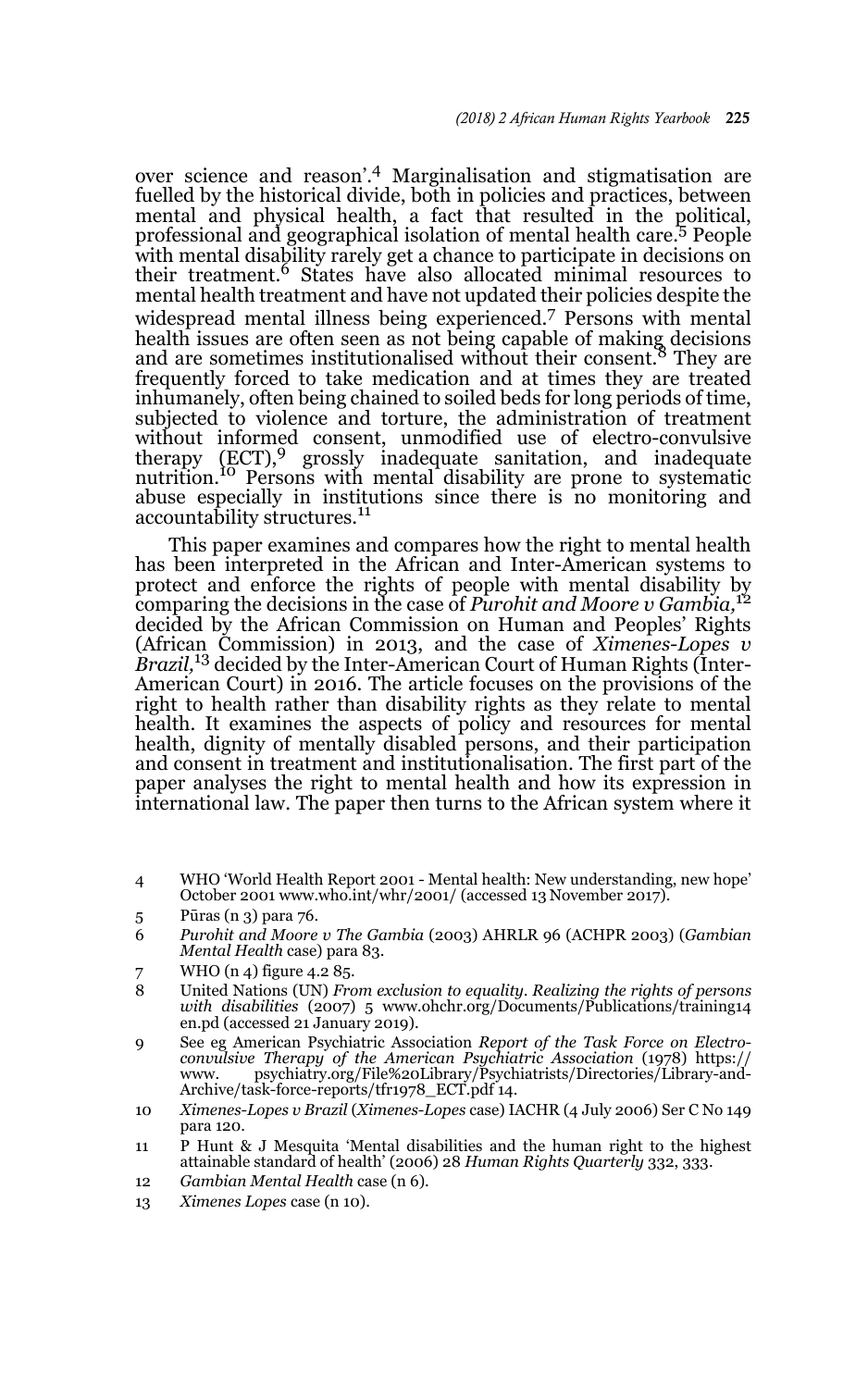examines the case two cases cited above, and concludes with a comparison of the two systems.

## **2 RIGHT TO MENTAL HEALTH IN INTERNATIONAL LAW**

The right to mental health cannot be discussed separately from the right to health. Since the adoption of the Constitution of the World Health Organisation in 1946, health has been understood as the object of the human right to the enjoy the highest attainable standard of health by the international community.14 The preamble of the Constitution of the World Health Organisation (WHO) describes the right to health as 'a state of complete physical, mental and social well-being and not merely as the absence of disease or infirmity'. This definition was broadened by the 1978 Declaration of Alma-Ata on Primary Health Care, which calls it 'a fundamental human right' and adds that 'the attainment of the highest possible level of health is a most important world-wide social goal whose realisation requires the action of many other social and economic sectors in addition to the health sector'.15 In Article 25 of the Universal Declaration of Human Rights (Universal Declaration), the right to health represents 'a standard of living adequate for the health and well-being of [an individual] and his family including food, clothing, housing and medical care and necessary social services, and the right to security in the event of unemployment, sickness, disability, widowhood, old age or other lack of livelihood in circumstances beyond his control'. The right to health falls under economic, social and cultural rights (ESCR),<sup>16</sup> and is provided for by International Covenant on Economic, Social and Cultural Rights (ICESCR). It imposes positive obligations on the state<sup>17</sup> that include implementation programmes with budgetary implications.18 Article 12 of the ICESCR defines the right to health as 'the right of everyone to the enjoyment of the highest attainable standard of physical and mental health'. It obligates states to take all appropriate measures with respect to underlying preconditions of health including water, sanitation and nutrition, and occupational and environmental hygiene, as well as the 'conditions which would assure to all medical service and medical attention in the event of sickness'. In 2000, the Committee on Economic, Social and Cultural Rights (CESCR) – which monitors

- 15 Declaration 1 of the Declaration of Alma-Ata, adopted at the International Conference on Primary Health Care, Alma-Ata, USSR from 6-12 September 1978 www.who.int/publications/almaata\_declaration\_en.pdf (accessed 21 January 2019).
- 16 The International Covenant on Economic, Social and Cultural Rights www.undocuments.net/a21r2200.htm (accessed 21 January 2019).
- 17 CESCR Committee 'General Comment 3: The nature of states parties obligations' 14 December 1990 UN Doc E/C.12/1990/8 (1990) http://www.refworld.org/ docid/4538838e10.html (accessed 14 November 2017).
- 18 M S Giorgi (2012) *The human rights to equal access to health care* 2.

<sup>14</sup> Constitution of the World Health Organisation www.who.int/governance/eb/ who\_constitution\_en.pdf (accessed 21 January 2019).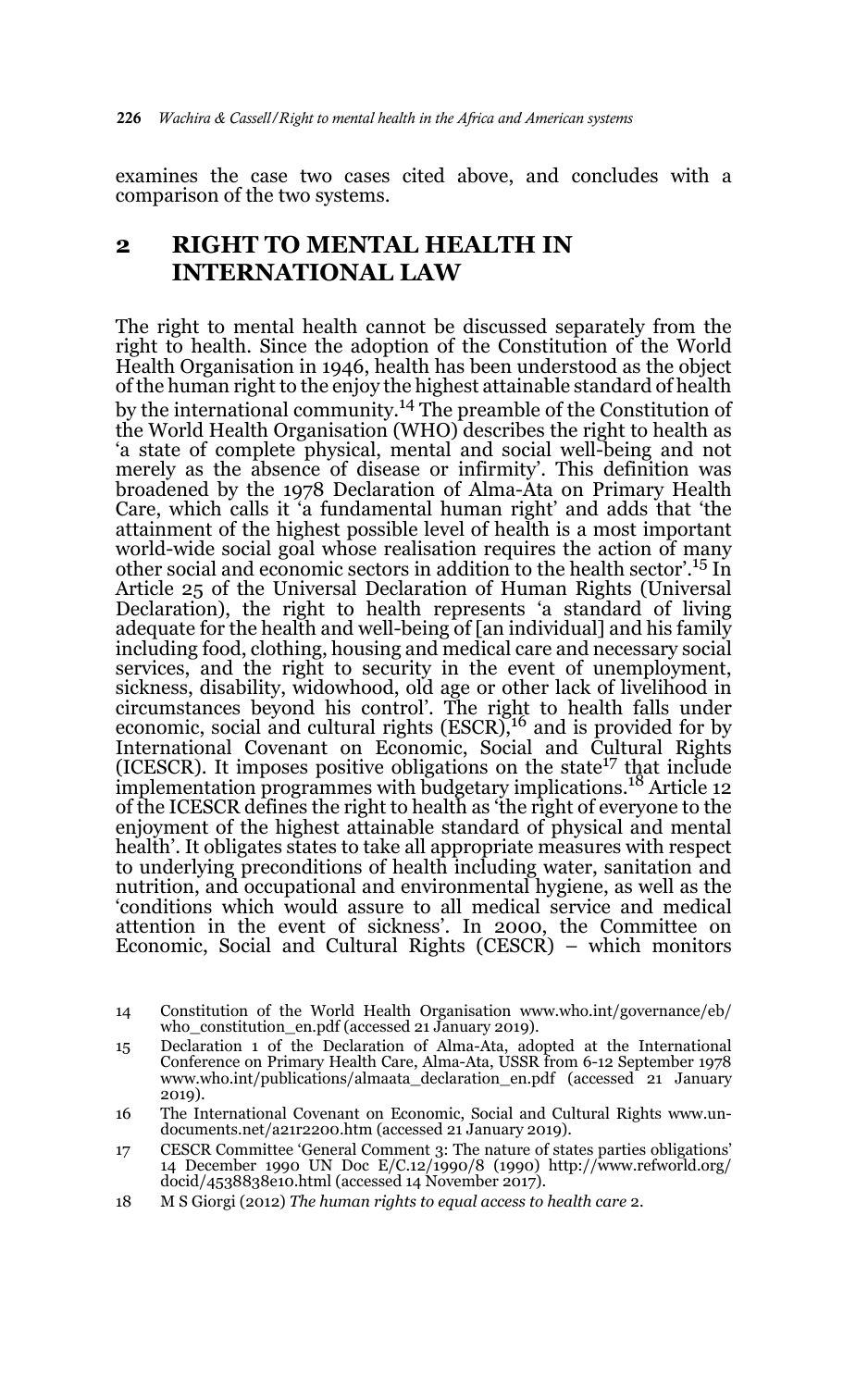implementation of the ICESCR – published General Comment  $14$ ,<sup>19</sup> an extensive and authoritative interpretation of article 12 of the ICESCR. It states that detailed and regular monitoring is essential in the implementation of health rights. It requires that states adopt and implement a national health strategy addressing the needs of the whole population with regard to health care provision and the underlying determinants of health. In 2008, the UN General Assembly adopted an optional protocol to the CESCR allowing individuals and groups to bring complainants against states on the right to health.<sup>20</sup> So far, one complaint has been filed under the Optional Protocol on the right to health but the Committee ruled it was inadmissible because the basis of the complaint concerned events that had happened before the Optional Protocol came into force.<sup>21</sup> The most recent instrument dealing with people with disabilities is the United Nations Convention on the Rights<br>of Persons with Disabilities (CRPD). <sup>22</sup> While the CRPD does not set out any 'new' rights, it clarifies the obligations of states parties to promote and ensure the rights of persons with disabilities and sets out the steps that should be taken to ensure equality of treatment. There are other non-binding instruments that provide for the rights of mentally disabled people. The UN in 1991 published the UN Principles for the protection of persons with mental illness and the improvement of mental illnesses and the improvement of mental health care (UN<br>Principles).<sup>23</sup> The 25 UN Principles include wide-ranging commitments relating to standards of care and treatment, including the consent to treatment, right to the least restrictive environment; the right to medication; the review of involuntary admissions; access to information; as well as complaints, monitoring, and remedies. Further in 1993, the General Assembly adopted the Standard rules on the equalisation of opportunities for persons with disabilities containing a broad range of commitments to ensure equal opportunities are available to persons with disabilities in all fields. The rules contain principles regarding responsibility, action, and cooperation with respect to: healthcare, policymaking, rehabilitation, support services,

- 19 CESCR Committee 'General Comment 14: The right to the highest attainable standard of health (article 12 of the Covenant)' 11 August 2000 UN Doc E/C.12/ 2000/4 http://www.refworld.org/docid/4538838d0.html (accessed 21 January 2019).
- 20 The Optional Protocol to the International Covenant on Economic, Social and Cultural Rights http://www.ohchr.org/EN/ProfessionalInterest/Pages/OPCE SCR.aspx (accessed 15 November 2017).
- 21 *Merino Sierra and Others v Spain*, Communication 4/2014, CESCR Committee (29 September 2016), UN Doc E/C.12/59/D/4/2014 para 6.7, the event complained of happened in 2008/2009 and the optional protocol came into force on 5 May 2013.
- 22 The Convention on the rights of persons with disabilities and its optional protocol https://www.un.org/development/desa/disabilities/convention-on-the-rights-of -persons-with-disabilities.html (accessed 16 November 2017).
- 23 UN General Assembly 'Principles for the protection of persons with mental illnesses and the improvement of mental health care' UNGA Res 46/119 17 December 1991 A/46/49 http://hrlibrary.umn.edu/instree/t2pppmii.htm (accessed 21 January 2019).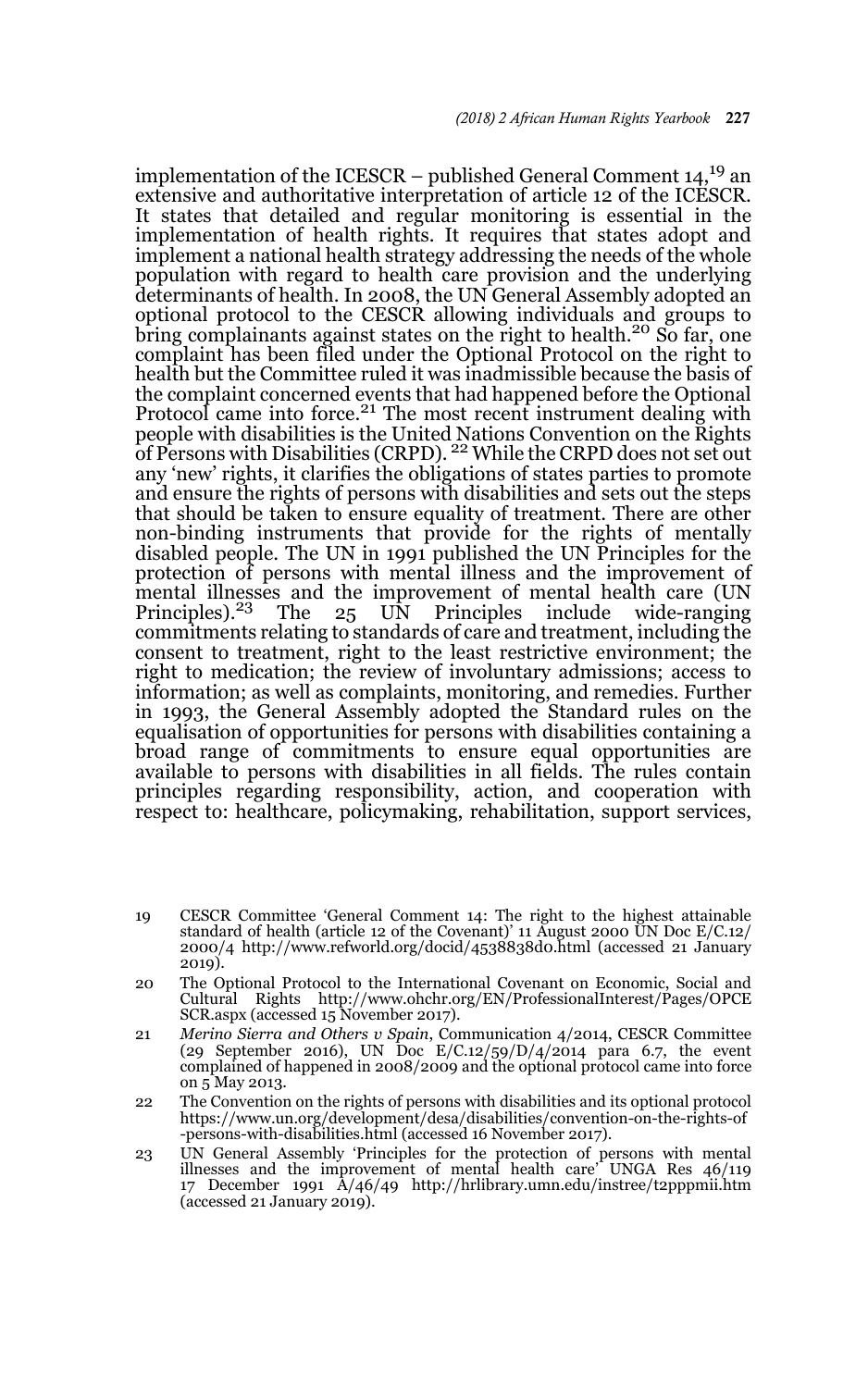raising awareness, employment, family life, education and legislation.<sup>24</sup>

The right to health contains both freedoms and entitlements. The freedoms include the right to control one's health and body and the right to be free from interference. Entitlements include the right to a system of health protection which provides equality of opportunity for people to enjoy the highest attainable level of health.<sup>25</sup> To achieve the right to health a just health system is needed. It has become clear that economic and social rights, including the right to health, can be and are<br>increasingly being treated as justiciable under both international law<sup>26</sup> and national constitutional frameworks.<sup>27</sup> Interpreting the content of this right, the CESCR Committee in General Comment 14 on the right to health, the CESCR Committee identifies four elements: 'availability, accessibility, acceptability and quality', and imposes three types of obligations on states - to respect, fulfil and protect the right.28 In terms of the duty to protect, the state must ensure that third parties (non-state actors) do not infringe on the enjoyment of the right to health. We now look into the aspects that affect provision of mental health before we compare the two systems.

### **2.1 Policy and resources for mental health**

'Mental health is grossly neglected within health systems around the world. Where mental health systems exist, they are segregated from other healthcare and based on outdated practices that violate human rights.'<sup>29</sup> In some regions, resources allocated to mental health care are used ineffectively and predominantly for maintaining large segregated psychiatric long-term care institutions and separate psychiatric hospitals. In such institutions, psychotropic medications are too often overprescribed, including as a measure of chemical restraint or even as<br>a punishment.<sup>30</sup> The WHO recommendations are very clear about the five obligatory components of community-based care for persons with severe psychosocial disabilities, which comprise access to psychotropic medications, psychotherapy, psychosocial rehabilitation, vocational

- 24 UN General Assembly (n 2).
- 25 CESCR Committee (n 19).
- 26 UN General Assembly (n 23).
- 27 *Soobramoney v the Minister of Health (KwaZulu-Natal)* 1998 (1) SA 765 (CC) (Constitutional Court of South Africa), http://www.saflii.org/za/cases/ZACC/ 1997/17.html (accessed 12 December 2017), also see J Heymann et al 'Constitutional rights to health, public health and medical care: The status of health protections in 191 countries' (2013) 8 *Global Public Health* 639–653.
- 28 CESCR Committee (n 19 above) para 12.
- 29 Statement by Mr Dainius Pūras, Special Rapporteur on the right of everyone to the enjoyment of the highest attainable standard of physical and mental health before the UN Human Rights Council at its 35th Session held in Geneva, Switzerland 6-23 June 2017 UN Doc A/HRC/35/21 socialprotection-human rights.org/wp-content/uploads/2017/06/Special-Rapporteur-report-on-mentalhealth-and-human-rights.pdf (accessed 21 January 2019).
- 30 B McSherry 'Protecting the integrity of the person: developing limitations on involuntary treatment' (2008) 26 *Law Context: A Socio-Legal Journal* 111, 119.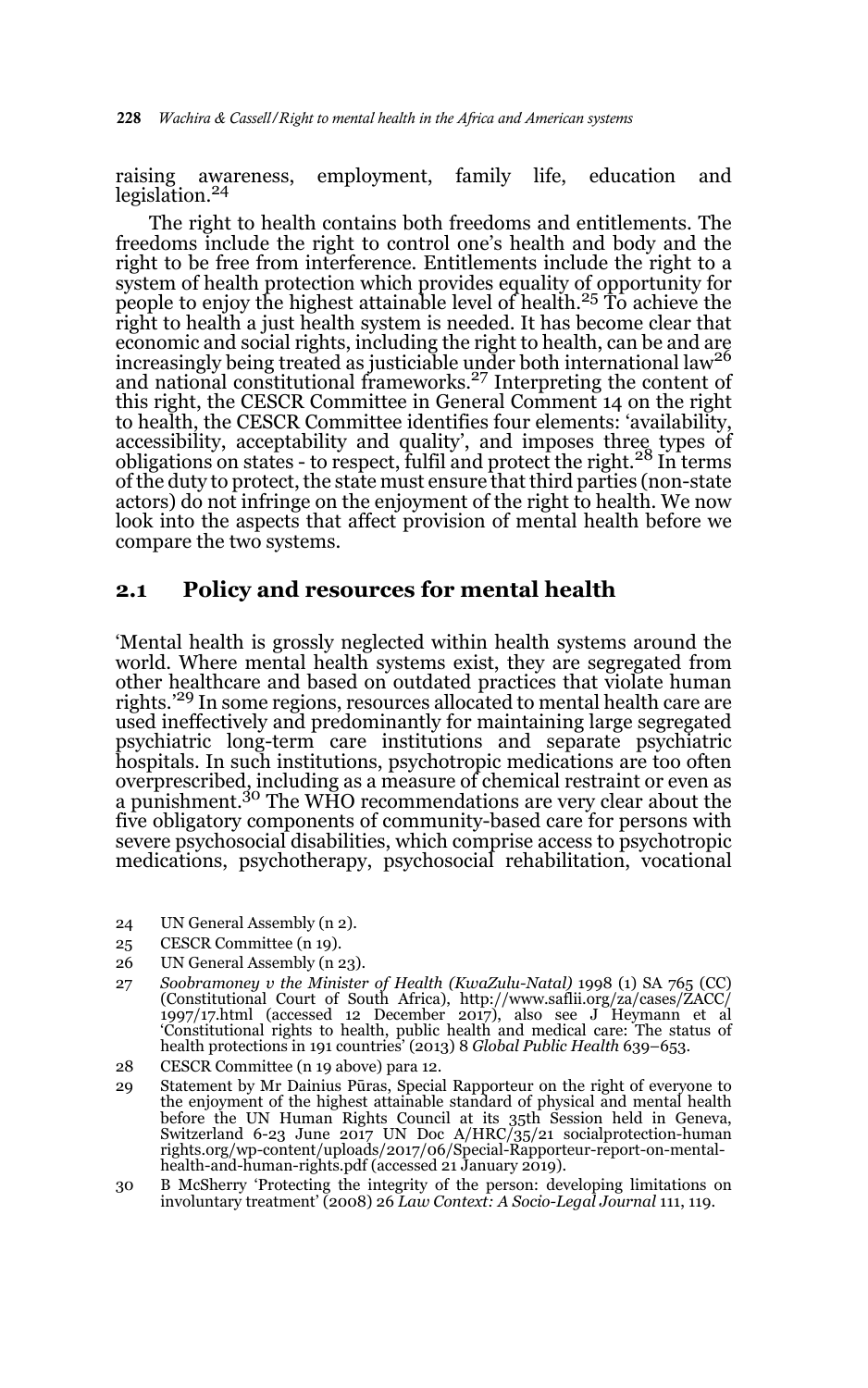rehabilitation and employment and supported housing. However, in many countries, a number of those components are not being implemented. $3<sup>1</sup>$  In mixed systems, a person using one institution should have equal access to the same care to which they are legally entitled, as a person using another provider, whether public or private.<br>Courts in Argentina<sup>32</sup> and India,<sup>33</sup> have found obligations of private institutions to provide uninterrupted care and to refrain from unilaterally terminating care. In these cases courts have reasoned that when private institutions act as instruments of the state in providing services, the state must nevertheless protect the right to health (and life) by ensuring they do so in a way that ensures fair access to entitlements that are guaranteed under law.<sup>34</sup>

Seemingly, the African Charter on Human and Peoples' Rights (African Charter)35 does not provide for qualification of progressive realisation and maximum available resources for the realisation of ESC rights.<sup>36</sup> As a result, some authors argue that the ESC rights in the African Charter have to be realized immediately.37 However, given Africa's economic realities, these argument would have far-reaching implications for the very nature of ESC rights. In the African human rights system, ESC rights including the right to health are just as justiciable as civil and political rights. This follows from the fact that the main human rights instruments have incorporated the ESC rights alongside the civil and political rights into one document.38 The Commission confirmed the justiciability of ESC rights' in the

- 31 WHO (n 4). Also see WHO *Comprehensive mental health action plan 2013–2020* (2013) http://apps.who.int/iris/bitstream/handle/10665/89966/97892415060 21\_eng.pdf;jsessionid=1746DD27C1912C19A82341A6D91CF9C1?sequence=1 (accessed 21 Jan-uary 2019).
- 32 *Campodónico de Beviacqua, AC v Ministerio de Salud y Acción Social* (Supreme Court of Argentina) 24 October 2000 (Argentina) (requiring a private entity that unilaterally sought to stop providing a specialized medication whose treatment could not be terminated without causing imminent danger of harm to continue to provide the medication, with the state the primary guarantor of the rights to health and life).
- 33 All India Lawyers Union v Govt of Delhi and Others (2009) WP(C) No. 5410/<br>1997 (Delhi High Court), 30 (India) (after contracts with the state obliging it to<br>provide free care, a corporation, Indraprastha Medical Corpora taken onto itself the mantle of a state instrumentality' and was required to provide free care).
- 34 *Campodónico de Beviacqua* (n 32); *All India Lawyers Union* (n 33).
- 35 African Charter on Human and Peoples' Rights http://www.achpr.org/instru ments/achpr/ (accessed 21 January 2019).
- 36 Compare with article 2(1) of the ICESCR. See also CESCR Committee (n 17).
- 37 CA Odinkalu 'Analysis of paralysis or paralysis by analysis? Implementing economic, social, and cultural rights under the African Charter on Human and Peoples' Rights' (2001) 23 *Human Rights Quarterly* 349; F Ouguergouz *The African Charter on Human and Peoples' Rights: a comparative agenda for human dignity and sustainable democracy in Africa* (2003) 201.
- 38 See generally the African Charter on the Rights and Welfare of the Child and Protocol to the African Charter on the Rights of Women (which provide civil and political rights and ESC rights on equal footing). The Preamble of the Protocol to the African Charter on the Rights of Women in particular provides that 'civil and political rights cannot be dissociated from economic, social and cultural rights in their conception'.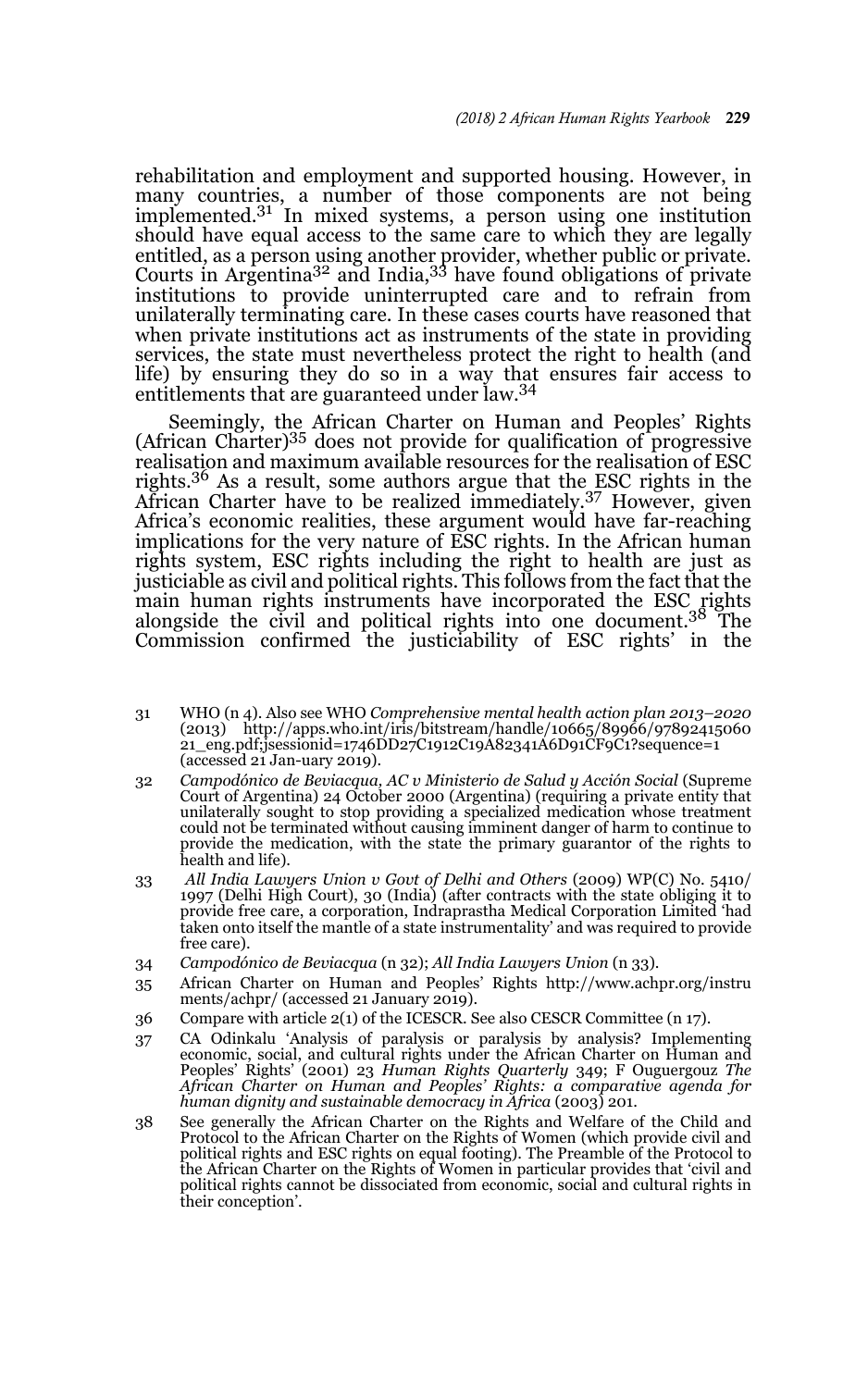*Ogoniland* case where it held that 'there is no right in the African Charter that cannot be made effective'.39

## **2.2 Dignity of mental health patients**

Principle 1(2) of the UN Principles requires that 'all persons with mental illness, or who are being treated as such, shall be treated with humanity and respect for the inherent dignity of the human person'.<sup>40</sup> Further, article 17 of the CRPD, which is entitled 'Protecting the Integrity of the Person', states that '[e]very person with disabilities has a right to respect for his or her physical and mental integrity on an equal basis with others'. Article 5 of the African Charter provides that '[e]very individual shall have the right to the respect of dignity inherent in a human being and to the recognition of his legal status. All forms of exploitation and degradation of man, particularly slavery, slave trade, torture, cruel, inhuman or degrading punishment and treatment shall be prohibited.' Human dignity is an inherent basic right to which all human beings, regardless of their mental capabilities or disabilities as the case may be, are entitled to without discrimination. It is therefore an inherent right which every human being is obliged to respect by all means possible and on the other hand it confers a duty on every human being to respect this right. To ensure that the dignity of mentally disabled people who are institutionalised is protected the state should have policies that provide for the inspection of mental health facilities, for the submission, investigation and resolution of complaints and for the institution of appropriate disciplinary or judicial proceedings for professional misconduct or violation of the rights of a patient.<sup>41</sup>

## **2.3 Participation and consent of mental health patients in their treatment and institutionalisation**

People with mental disability are said to lack legal capacity to make decisions and hence they are often put through treatment and placed in institutions without their consent. This results in violation of their human rights. Their right to liberty is curtailed and they do not have effective access to courts to review decisions made on their behalf by their guardians or health providers. Article 14 of CRPD provides that 'states shall ensure that persons with mental disabilities, on an equal basis with others enjoy the right to liberty and security of person.' The right to liberty allows a person to choice where and how they live. Mandatory institutionalization of mental disabled people without their

<sup>39</sup> Communication 155/196, *Social and Economic Rights Action Center and Another v Nigeria* (*Ogoniland* case) (2001) AHRLR 60 (ACHPR 2001) para 52.

<sup>40</sup> UN General Assembly (n 23).

<sup>41</sup> UN General Assembly (n 23).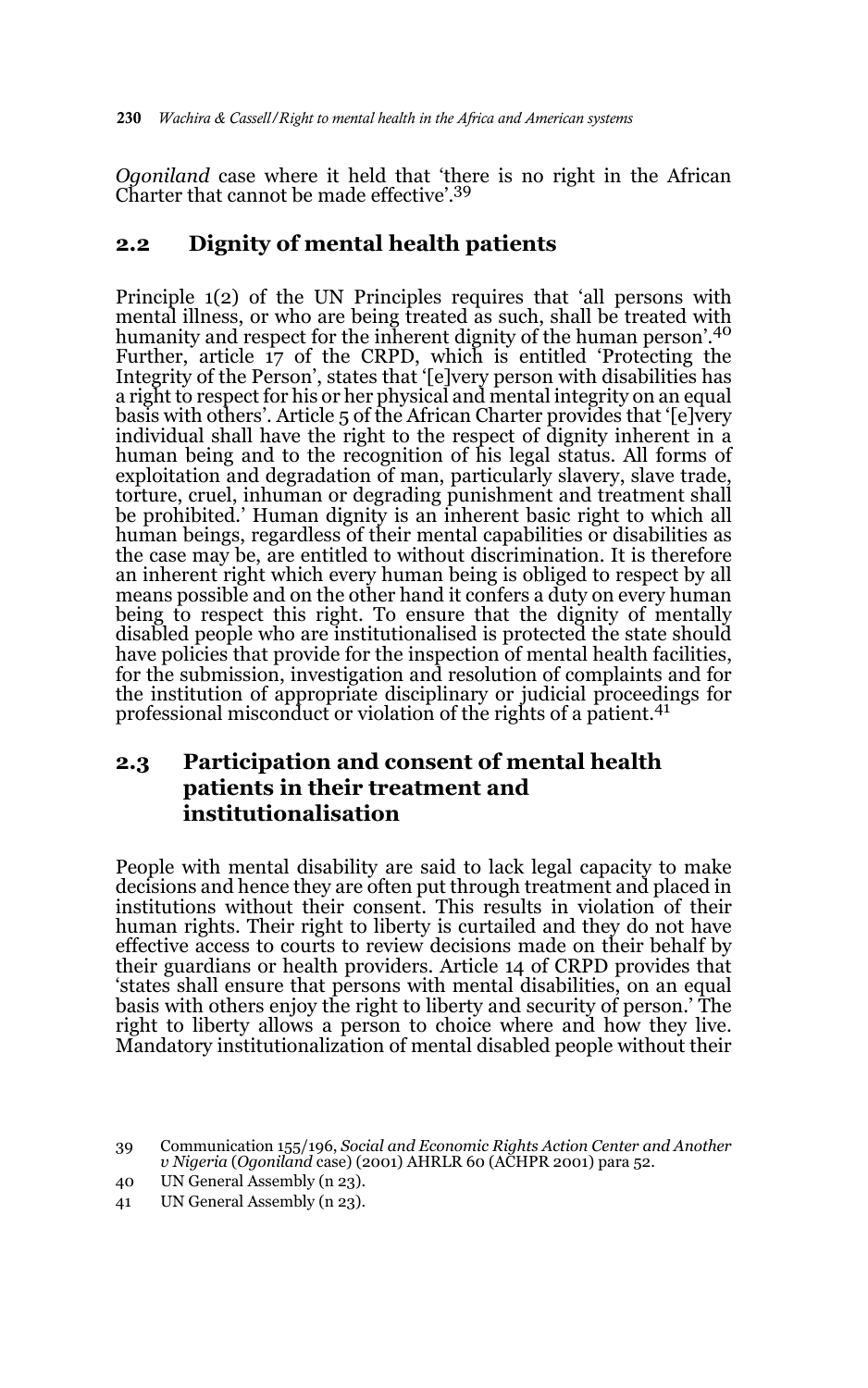consent and participation violates their right to liberty.42 Article 16 of the UN Principles provides that a person may be admitted involuntarily to a mental health facility as a patient if a) because of that mental illness, there is a serious likelihood of immediate or imminent harm to that person or to other persons; or b) that, in the case of a person whose mental illness is severe and whose judgment is impaired, failure to admit or retain that person is likely to lead to a serious deterioration in his or her condition or will prevent the giving of appropriate treatment that can only be given by admission to a mental health facility in accordance with the principle of the least restrictive alternative. The Inter-American Commission approved emergency measures to protect the lives and physical integrity of persons detained in a psychiatric hospital in Paraguay.43 The Commission also facilitated a friendly settlement between the applicants and the government of Paraguay that guarantees the rights of patients to live and receive mental healthcare in the community.<sup>44</sup>

## **3 THE RIGHT TO MENTAL HEALTH IN THE AFRICAN SYSTEM**

The right to mental health is guaranteed in different instruments in the African system. Article 16 of African Charter states that '[e]very individual shall have the right to enjoy the best attainable state of physical and mental health and states parties to the present Charter shall take the necessary measures to protect the health of their people and to ensure that they receive medical attention when they are sick.<sup>45</sup> Article 14 of the 1999 African Charter on the Rights and Welfare of the Child provides that 'every child shall have the right to enjoy the best attainable state of physical, mental and spiritual health'. States are obligated to create and maintain an environment where people enjoy<br>the highest standard of both physical and mental health.<sup>46</sup> The right to mental health also entails the state not do anything to interfere with the

- 42 Art 19(a) of the Convention on the rights of persons with disabilities and its Optional Protocol.
- 43 *Enxet-Lamenxay and Kayleyphapopyet Indigenous Communities v Paraguay* (Friendly Settlement) (*Enxet-Lamenxay* case), Inter-American Commission of Human Rights, IAm Comm of HR (29 September 1999), Report 90/99.
- 44 Art 19(a) of the Convention on the Rights of Persons with Disabilities and its Optional Protocol
- 45 Art 16(2) of the African Charter on Human and Peoples' Rights.
- 46 Communications 25/89, 47/90, 56/91, 100/93, *Free Legal Assistance Group, Lawyers' Committee for Human Rights, Union Interafricaine des Droits de l'Homme, Les Témoins de Jehovah v Zaire*, Ninth Activity Report of the African Commission on Human and Peoples' Rights 1995-1996 where the Commission held that article 16 of the African Charter grants every individual the right to enjoy the best attainable state of physical and mental health, and that States Parties should take the necessary measures to protect the health of their people. The failure of the Government to provide basic services such as safe drinking water and electricity and the shortage of medicine as alleged in communication 100/93 constitute a violation of article 16.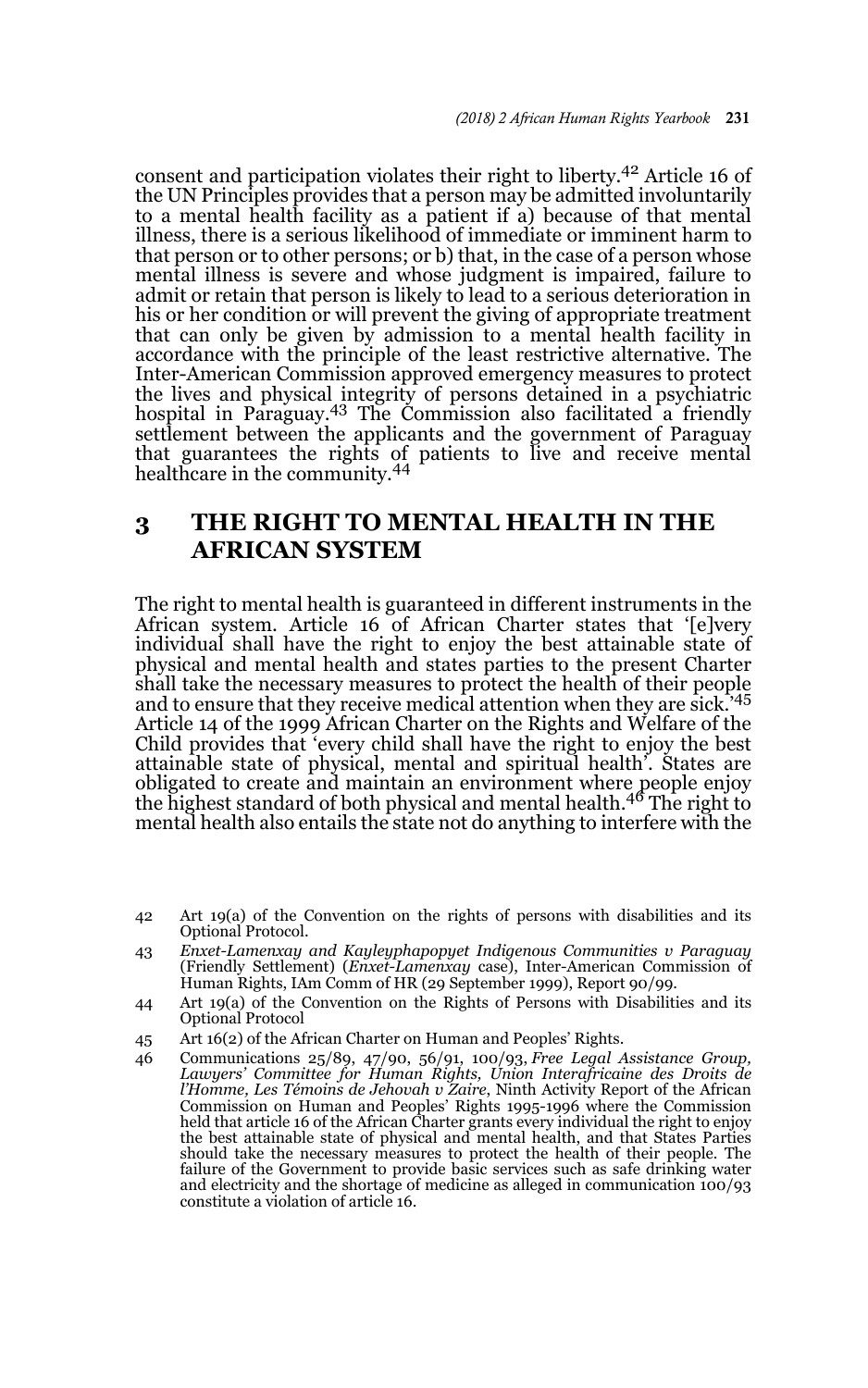health right of its people.47 The obligation to protect therefore includes taking concrete and targeted steps towards the full realisation of the right, and adopting legislation or other measures to ensure equal access to health-related services and health care.48 In the African system, the African Commission and the African Court on Human and Peoples' Rights (African Court) have not had the opportunity to determine many cases on mental health right. The one outstanding case in the region is the *Gambian Mental Health* case,49 which illustrates how the African Commission interprets and applied the right to mental health.

*Purohit and Moore v The Gambia* was brought to the African Commission by mental health advocates, submitting the communication on behalf of patients detained at Campama, a Psychiatric Unit of the Royal Victoria Hospital, and existing and 'future' mental health patients detained under the Mental Health Acts of the The Gambia. The complaint was filed on 7 March 2001. The complainants alleged several violations including (i) that legislation governing mental health in The Gambia is outdated; (ii) that within the Lunatics Detention Act (LDA) there is no definition of who a 'lunatic' is; and (iii) that there are no provisions and requirements establishing safeguards during the diagnosis, certification and detention of the patient. The complainants further alleged that there was overcrowding in the psychiatric unit, that there is no requirement of consent to treatment or subsequent review of continued treatment of patients. The Complainants also stated that there is no independent examination of administration, management and living conditions within the unit itself. The complainants also complain that patients detained in the psychiatric unit are not even allowed to vote, and that there is no provision for legal aid and the Act does not make provision for a patient to seek compensation if his or her rights have been violated.<sup>50</sup>

One of the issues raised in this case is whether mentally ill people enjoy the same protection under the law. The complainants state that 'there are no review or appeal procedures against determination or certification of one's mental state for both involuntary and voluntary mental patients. Thus the legislation does not allow for the correction of an error assuming incorrect certification or diagnosis, which presents a problem in this particular case where the medical

- 47 Communication 379/09 *Monim Elgak, Osman Hummeida and Amir Suliman (represented by FIDH and OMCT) v Sudan* (AHRLR 2014) ACHPR 2015 paras 90, 132: The complainants submit that the right to health includes the right to be free from torture and a positive obligation to provide access to adequate medical treatment in detention. It is the Complainants' contention that the treatment to which they were subjected, which caused physical and psychological harm, violated their right to enjoy the best attainable standard of physical and mental health. The Commission observes that according to its Principles and Guidelines on the Implementation of Economic, Social and Cultural Rights in the African Charter, the right to health includes the right to control one's health and body and the right to be free from interferences, such as the right to be free from torture and other forms of ill-treatment.
- 48 *Egyptian Initiative for Personal Rights and Interights v Egypt* (2006) AHRLR 1994 (ACHPR 2006).
- 49 *Gambian Mental Health* case (n 6).
- 50 *Gambian Mental Health* case (n 6) paras 1-8.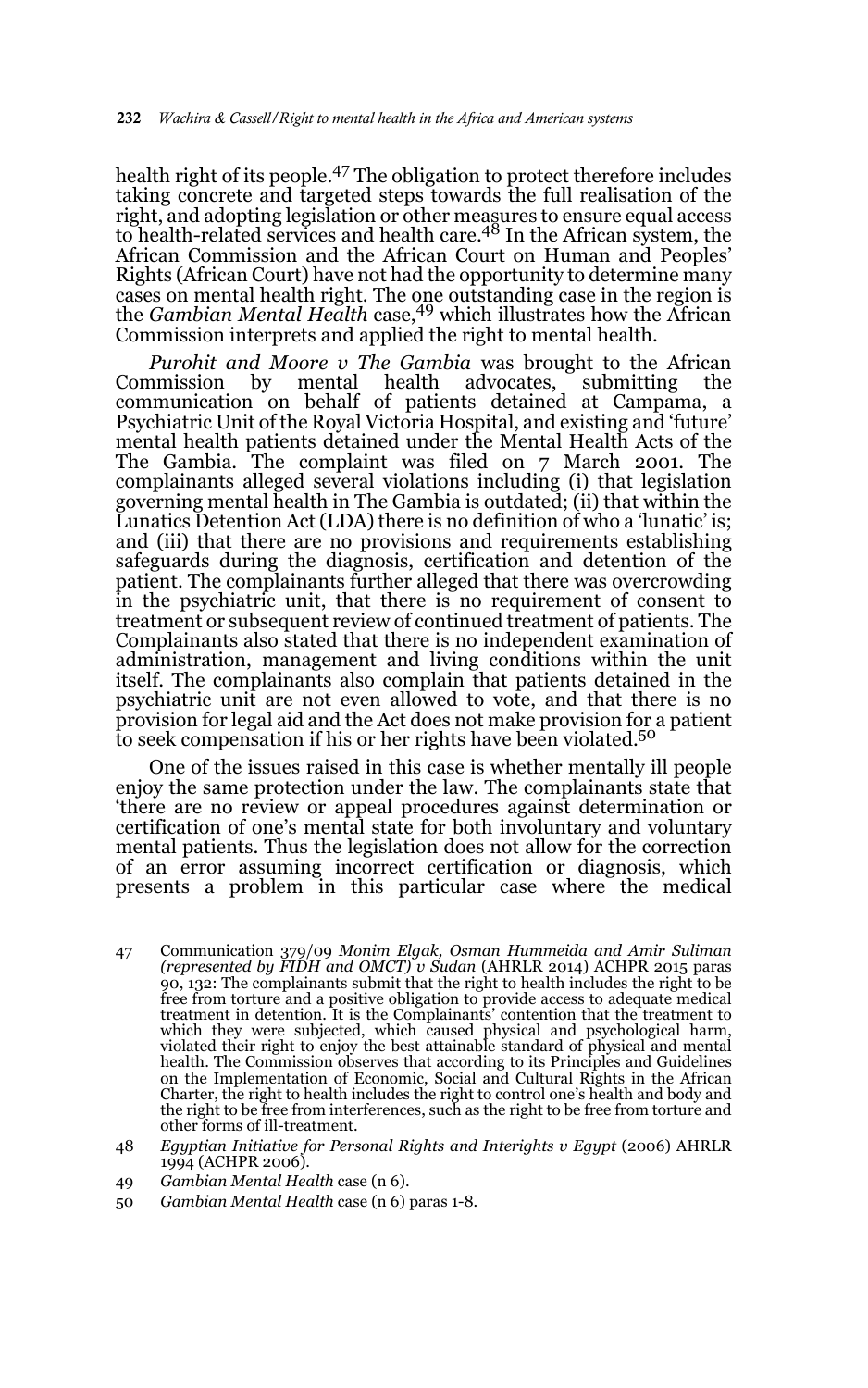examination was performed by general practitioners and not psychiatrists. Therefore, if an error is made and there is no avenue to appeal or review the medical practitioners' assessment, there is a great likelihood that a person could be wrongfully detained in a mental institution. Furthermore, the LDA does not lay out fixed periods of detention for those persons found to be of unsound mind, which, coupled with the absence of review or appeal procedures could lead into a situation where a mental patient is detained indefinitely'.<sup>51</sup> In other words, are there domestic remedies available to the victims in this instance? In considering this issue, the Commission examined the conditions and place of mental ill persons in society and held that they were vulnerable and without legal aid they could not access justice to defend their rights and hence the state must take all necessary measures to ensure that they decisions made on their behalf go through checks and balances and where they have issues legal aid is availed to them. The Commission found the communication admissible since there was no national avenue for review or appeal of decisions made under LDA and the state admitted to this fact. $^5$ 

On the policy and resources for mental health, the Commission indicated that 'it is clear that scheme of the LDA is lacking in terms of therapeutic objectives as well as provision of matching resources and programmes of treatment of persons with mental disabilities, a situation that the Respondent state does not deny but which nevertheless falls short of satisfying the requirements laid down in articles 16 and 18(4) of the African Charter'.53 The Commission however noted that many African countries lack sufficient resources therefore, having due regard to 'this depressing but real state of affairs', the Commission held that the obligation under article 16 of the African Charter requires states party to 'take concrete and targeted steps, while taking full advantage of its available resources, to ensure that the right to health is fully realised in all its aspects without discrimination of any kind'.54 The Commission recommended that the Gambian government replace the outdated law (Lunatics Detention Act) since it lacked in terms of therapeutic treatment, resource allocation and programmes for the treatment of persons with mental disabilities.

On the dignity and integrity of the mental patients the complainants argued that under the LDA, persons with mental illness have been branded as 'lunatics' and 'idiots'. These are terms that without any doubt dehumanise and deny them any form of dignity in contravention of article 5 of the African Charter. The Commission held: 'Clearly the situation presented above fails to meet the standards of anti-discrimination and equal protection of the law as laid down under the provisions of articles 2 and 3 of the African Charter and Principle 1(4) of the UN Principles. In coming to its conclusion, the African Commission drew inspiration from Principle 1(2) of the UN Principles.

54 *Gambian Mental Health* case (n 6) para 84.

<sup>51</sup> *Gambian Mental Health* case (n 6) para 30.

<sup>52</sup> *Gambian Mental Health* case (n 6) paras 26 & 27.

<sup>53</sup> *Gambian Mental Health* case (n 6) para 83.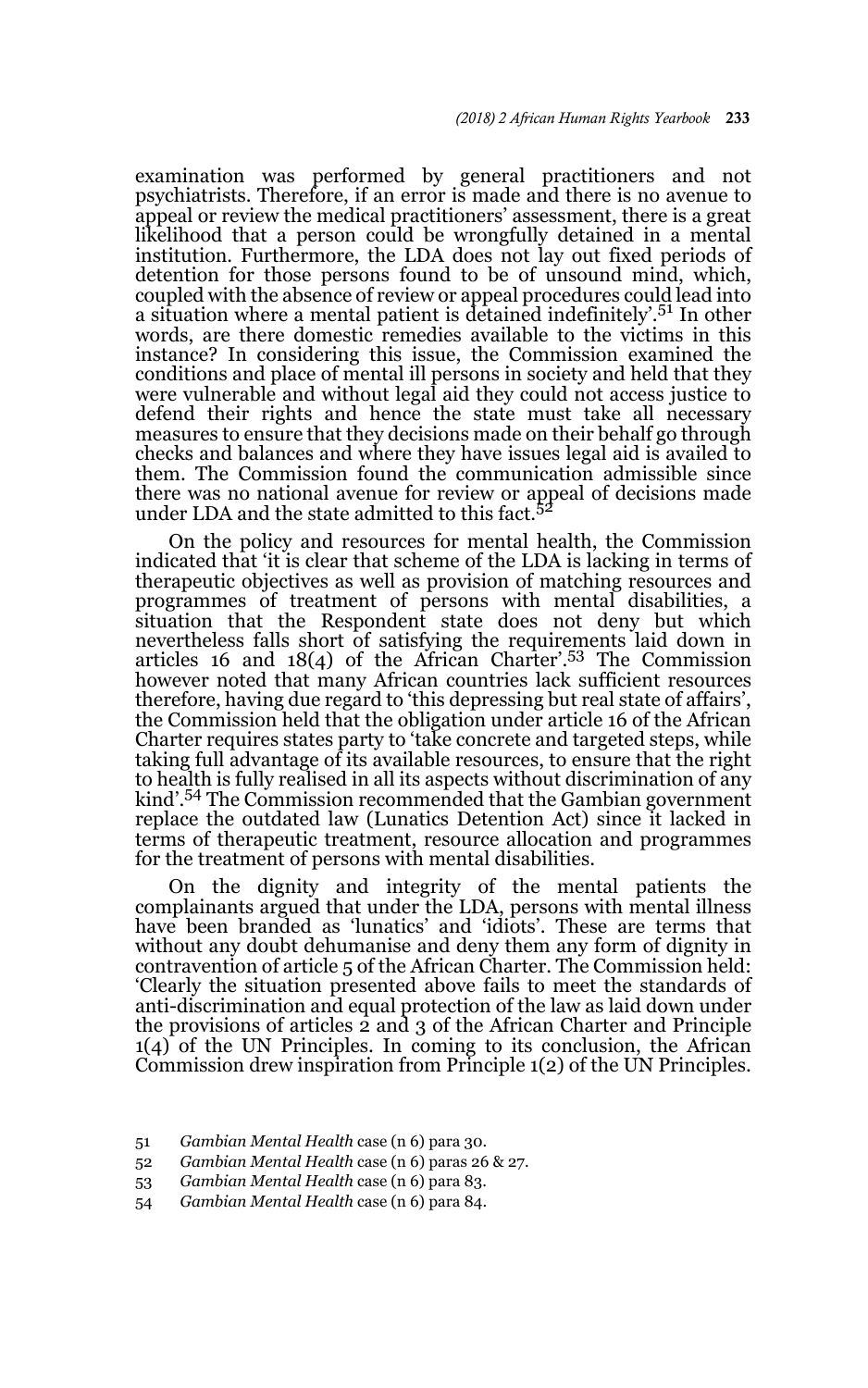Principle 1(2) requires that 'all persons with mental illness, or who are being treated as such, shall be treated with humanity and respect for the inherent dignity of the human person'.55 More so, as a result of their condition and by virtue of their disabilities, mental health patients should be accorded special treatment which would enable them not only attain but also sustain their optimum level of independence and performance in keeping with article 18(4) of the African Charter and the standards applicable to the treatment of mentally ill persons as defined in the UN Principles.56 However, the right to integrity was not discussed at all in this regard.

On consent and institutionalisation, the complainants alleged that institutionalisation of detainees under the LDA who are not afforded any opportunity of being heard or represented prior to or after their detention violates articles  $7(1)(a)$  and  $7(1)(c)$  of the African Charter.<sup>57</sup> Articles  $7(1)(a)$  and  $7(1)(c)$  of the African Charter provides that 'every individual shall have the right to have his cause heard. This comprises: (a) The right to an appeal to competent national organs against acts of violating his fundamental rights as recognised and guaranteed by conventions, laws, regulations and customs in force; (c) The right to defence, including the right to be defended by counsel of his choice.' The Commission held that the LDA does not contain any provisions for the review or appeal against an order of detention or any remedy for detention made in error or wrong diagnosis or treatment.58 Neither do the patients have the legal right to challenge the two separate medical certificates, which constitute the legal basis of their detention. These omissions in the LDA clearly violate articles  $7(1)(a)$  and  $7(1)(c)$  of the African Charter. Article  $7(1)$  necessitates that in circumstances where persons are to be detained, such persons should at the very least be presented with the opportunity to challenge the matter of their detention before the competent jurisdictions that should have ruled on their detention.59 The entitlement of persons with mental illness or persons being treated as such to be heard and to be represented by counsel in determinations affecting their lives, livelihood, liberty, property or status, is particularly recognised in Principles 16, 17 and 18 of the UN Principles. The African Commission dismissed the argument that the 'automatic' detention of those considered being mentally ill or disabled violated the prohibition on arbitrary detention in article 6. In the Commission's view, those who had been institutionalised under mental health legislation did not fall within the protections offered by article 6 which sets out the right to liberty and security of the person. The Commission stated: Article 6 of the Charter was not intended to cater for situations where persons in need of medical assistance or help are institutionalised.<sup>60</sup> Thus, while there has not been any case directly on the meaning of the right to integrity under the African Charter, it

- 55 *Gambian Mental Health* case (n 6) para 60.
- 56 *Gambian Mental Health* case (n 6) para 81.
- 57 *Gambian Mental Health* case (n 6) para 69.
- 58 *Gambian Mental Health* case (n 6) para 70.
- 59 *Gambian Mental Health* case (n 6) para 71.
- 60 *Gambian Mental Health* case (n 6) para 68.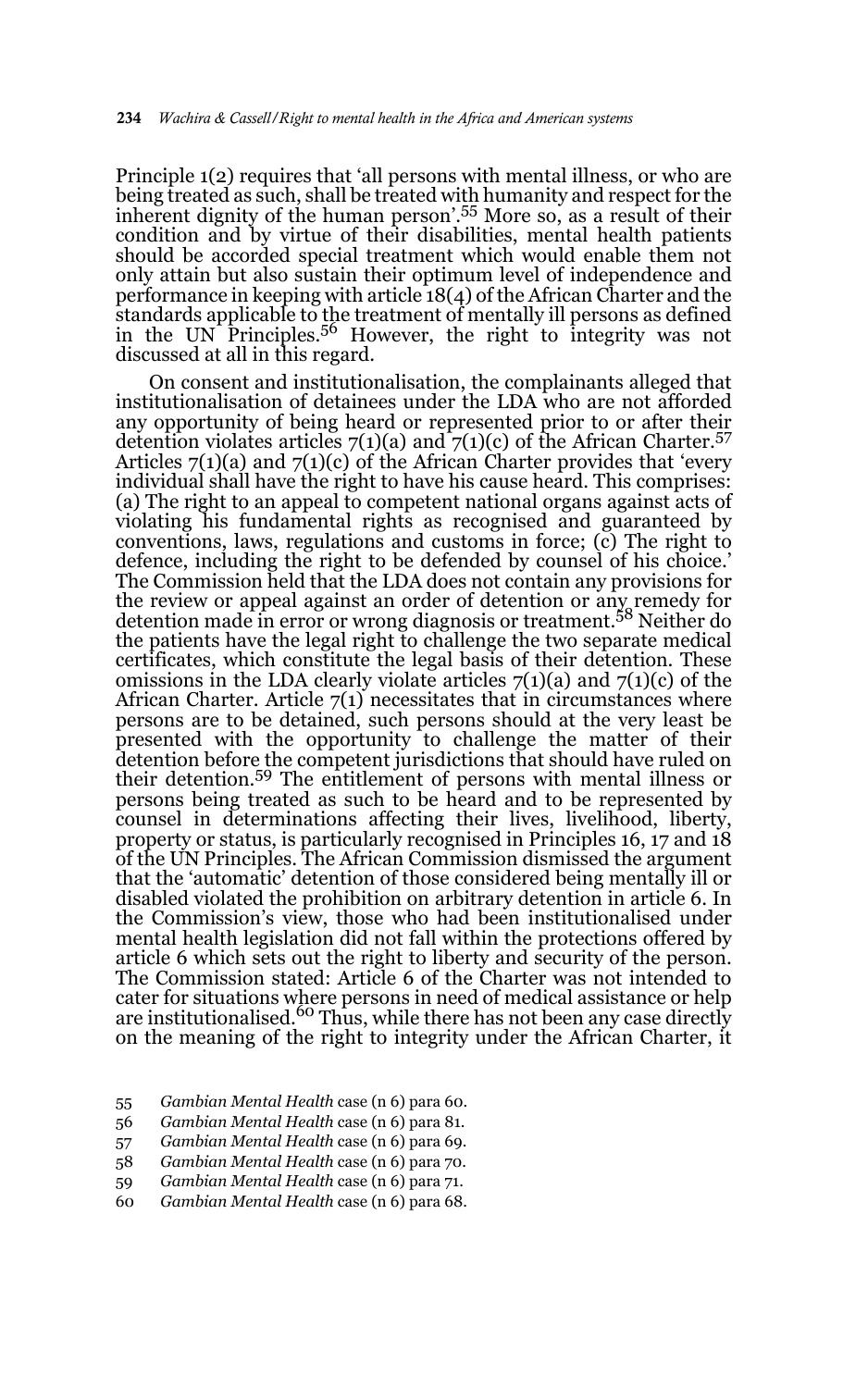seems that, at least in relation to medical treatment, there may be an overlap with the right to respect for human dignity. What is revealing, however, is that the African Commission is prepared to view involuntary detention under mental health legislation as an exception to the right to liberty and security of the person and the prohibition against arbitrary detention. Where third parties are involved in medical treatment, and since health is a public interest the protection of which is a duty of the states, these must prevent third parties from unduly interfering with the enjoyment of the rights to life and personal integrity, which are particularly vulnerable when a person is undergoing health treatment. The Commission considers that the states must regulate and supervise all activities related to the health care given to the individuals under the jurisdiction thereof, as a special duty to protect life and personal integrity, regardless of the public or<br>private nature of the entity giving such health care.<sup>61</sup> Further, 'Health is a right due to everyone and the state's duty, which is guaranteed through social and economic policies which have the purpose of reducing health risks and guaranteeing the universal and egalitarian access to health programs and services aimed at ensuring health promotion, protection, and recovery,' as provided for by article 196 of its Constitution. Furthermore, in accordance with article 197 thereof, it is 'the responsibility of the power of the state, according to law, to provide for the regulation, supervision and control of such health programs and services [… and their] implementation must be carried out either directly or through third parties, and by private natural or<br>artificial persons.'<sup>62</sup>

The Commission made the following recommendations to the respondent state: It must repeal the LDA and replace it with a new legislative regime for mental health in line with the African Charter and international standards and norms for the protection of mentally ill or disabled persons as soon as possible. It must, pending this repeal, create an expert body to review the cases of all persons detained under the LDA and make appropriate recommendations for their treatment or release. Lastly, it must provide adequate medical and material care for persons suffering from mental health problems in the territory of The Gambia. Unfortunately, The Gambia has not implemented these recommendations, although it is in the initial stages of reviewing the  $LDA.63$ 

## **4 THE RIGHT TO MENTAL HEALTH IN THE INTER-AMERICAN SYSTEM**

In the Inter-American system, the right to health is codified in the Additional Protocol to the American Convention on Human Rights in

<sup>61</sup> *Gambian Mental Health* case (n 6) para 82.

<sup>62</sup> *Gambian Mental Health* case (n 6) para 90.

<sup>63</sup> WHO 'Stakeholders in The Gambia review draft mental health legislation' https:// afro.who.int/news/stakeholders-gambia-review-draft-mental-health-legislation (accessed 21 January 2019).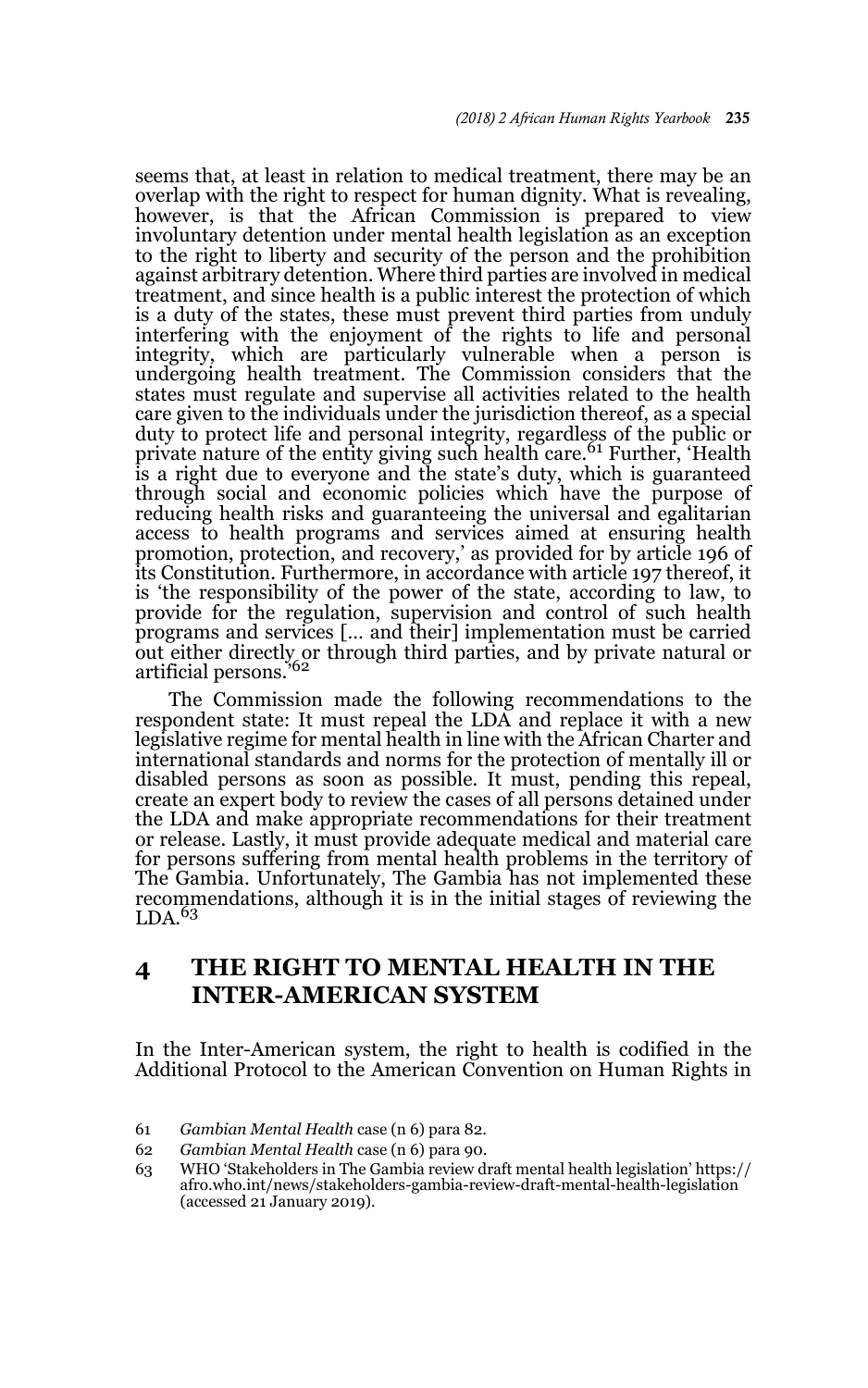the Area of Economic, Social, and Cultural Rights (Protocol of San Salvador).<sup>64</sup> Article 10 of the Protocol of San Salvador provides that everyone shall have the right to health, understood to mean the enjoyment of the highest level of physical, mental and social well-being. Similar to the CESCR and article 26 of the American Convention, the<br>Protocol – with two exceptions<sup>65</sup> – merely calls for progressive realisation. The Protocol of San Salvador contains no mechanism for individual complaints under the right to health, and for a long time claims under the Protocol were held to be generally inadmissible, as they were considered by the Inter-American Commission to be beyond both the Commission's and the Inter-American Court's purview. However, in some recent cases, such as *Lluy v Ecuador* in Judge<br>Macgregor's opinion (of 2015),<sup>66</sup> and *Llagos Del Campo v Peru*, delivered on 13 November 2017,  $67$  ESCR have been regarded as justiciable in the Inter-American system.<sup>68</sup>

When it comes to mental health, the Inter-American Commission on Human Rights has analysed the situation of institutionalisation of people with mental disabilities. Unlike the African Commission, it has stated that the right to personal liberty established in article 7 of the American Convention on Human Rights also protects people with mental disabilities from the institutionalisation.<sup>69</sup> It states that the mere existence of a disability shall in no case justify a deprivation of liberty. Further, it acknowledges that the health systems of the states should apply a view to gradually de-institutionalise people with mental disability and implement community-based health care. Also in *Victor*

- 64 Additional Protocol to the American Convention on Human Rights in the Area of Economic, Social and Cultural Rights www.oas.org/juridico/english/treaties/a-52.html (accessed 21 January 2019).
- 65 Under article 19(6) of the Additional Protocol to the American Convention on Human Rights in the Area of Economic, Social, and Cultural Rights, the Inter-American Commission and the Court can review alleged violations of article 8(a) (on trade union rights) and article 13 (on education).
- 66 *Gonzales Lluy and Others v Ecuador* (*Gonzales Lluy* case) IACHR (1 September 2015) Ser C No 289 http://www.corteIbidh.or.cr/docs/casos/articulos/seriec\_ 298\_ ing.pdf (accessed 13 December 2017).
- 67 *Lagos del Campo v Peru* (31 August 2017) Ser C No 340 http://www.corte Ibidh.or.cr/docs/casos/articulos/seriec\_340\_esp.pdf (in Spanish). According to the Court, the Peruvian State violated the right to work in relation to guarantees of labor stability and freedom of association of Mr Lagos del Campo due to the lack of protection for the arbitrary dismiss of which he was victim in 1989 as a result of his statements given to a media outlet about his employer, a private company, while acting in his capacity as worker representative. In terms of the rights protected by article 26 of the American Convention, the Inter-American Court stated that such rights are derived from the economic, social, educational, scientific, and cultural norms of the Charter of the Organisation of American States.
- 68 Organisation of American States (OAS) 'The Special Rapporteurship on Economic, Social, Cultural and Environmental Rights welcomes the historic decision of the Inter-American Court of Human Rights on justiciability in matters of ESCER' http://www.oas.org/en/iachr/media\_center/PReleases/2017/181.asp (accessed 21 January 2019).
- 69 *Rafael Ferrer-Mazorra et a. v United States* (*Mazorra* case), Inter-American Commission on Human Rights IAm Comm of HR (4 April 2011) case 9903, report 51/01 para 115.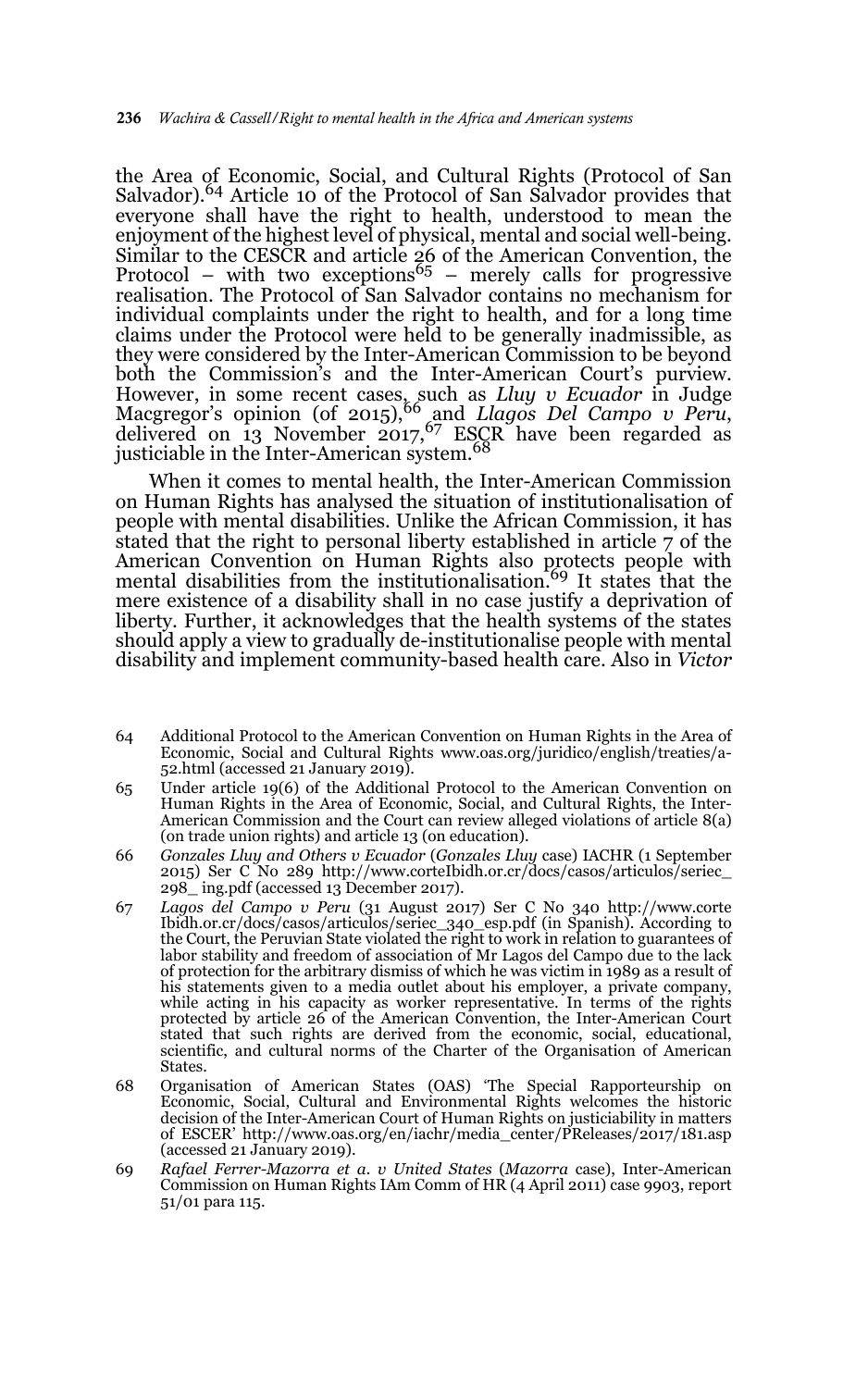*Rosario Congo v Ecuador,* which concerned a mentally ill prisoner at a rehabilitation center who had been denied psychiatric care, struck on the head, denied medical treatment, and left in isolation for forty days; and subsequently died, the Commission held that the victim's right to physical integrity, life, and judicial protection under the American<br>Convention were violated.<sup>70</sup> To understand the Court's position on mental health, we now analyse the case of *Ximenes-Lopes v Brazil*.

It noteworthy that in the *Ximenes-Lopes* case, the right to mental health was not addressed directly but the Court looked at other rights as they relate to mentally disabled people because until 2017 the Court did not consider economic, social and cultural rights enforceable under article 26 of the American Convention.71 The Commission filed the application for the Court to determine whether 'the State had violated the rights embodied in articles 4 (right to life), 5 (right to humane treatment), 8 (right to a fair trial) and 25 (right to judicial protection) of the American Convention in relation to the obligation set forth in article 1(1) (obligation to respect rights) of the Convention, to the detriment of Damião Ximenes-Lopes for the alleged inhuman and degrading hospitalisation conditions of Ximenes-Lopes, a person with mental illness; the alleged beating and attack against the personal integrity of the alleged victim as a result of the action of the Officers of Casa de Reposo Guararapes; his death while held under psychiatric treatment; and the alleged lack of investigation and respect for the right to a fair trial that derived in the impunity surrounding such case.  $7<sup>2</sup>$ 

Ximenes-Lopes was hospitalized on 1 October 1999 as part of a psychiatric treatment in Casa de Reposo Guararapes, which is a private psychiatric clinic that operated in the public health system of Brazil. On 3 October 1999, Ximenes-Lopes had an aggressive crisis and was disoriented. The alleged victim got into one of the bathrooms of Casa de Reposo Guararapes and refused to come out until he was overpowered and forced out by a nurse's aide, Mr Elías Coimbra, together with two other patients, and in the process he suffered an injury to his face, in the eye brow region. He was immediately subjected to physical restraint and the physician who was at Casa de Reposo Guararapes at the time decided to administer 'intramuscular fernagan and haldol' to the patient. In the evening of the same day, the alleged victim had another aggressive episode and was once again placed under physical restraint, to which he was subjected from Sunday night to Monday morning.73 On Monday morning when the mother went to see him, she found him bleeding, with bruises, his clothes torn, dirty and smelling like excrement, with his hands tied backwards, having difficulty breathing, agonizing and shouting and calling out to the police for help. Ximenes-Lopes was still under physical restraint, which had been applied the night before. She requested the clinical director to attend to him, who,

<sup>70</sup> *Rosario Congo v Ecuador* (*Rosario Congo* case) , Inter-American Commission on Human Rights, IAm Comm of HR (12 March 1997) OEA/ Ser.LJV/lI.102 Doc 6 Rev 1.

<sup>71</sup> OAS (n 68 above); *Mazorra* case (n 69); *Rosario Congo* case (n 70).

<sup>72</sup> *Ximenes-Lopes* case (n 10) para 2-3.

<sup>73</sup> *Ximenes-Lopes* case (n 10) para 112 (7 & 8).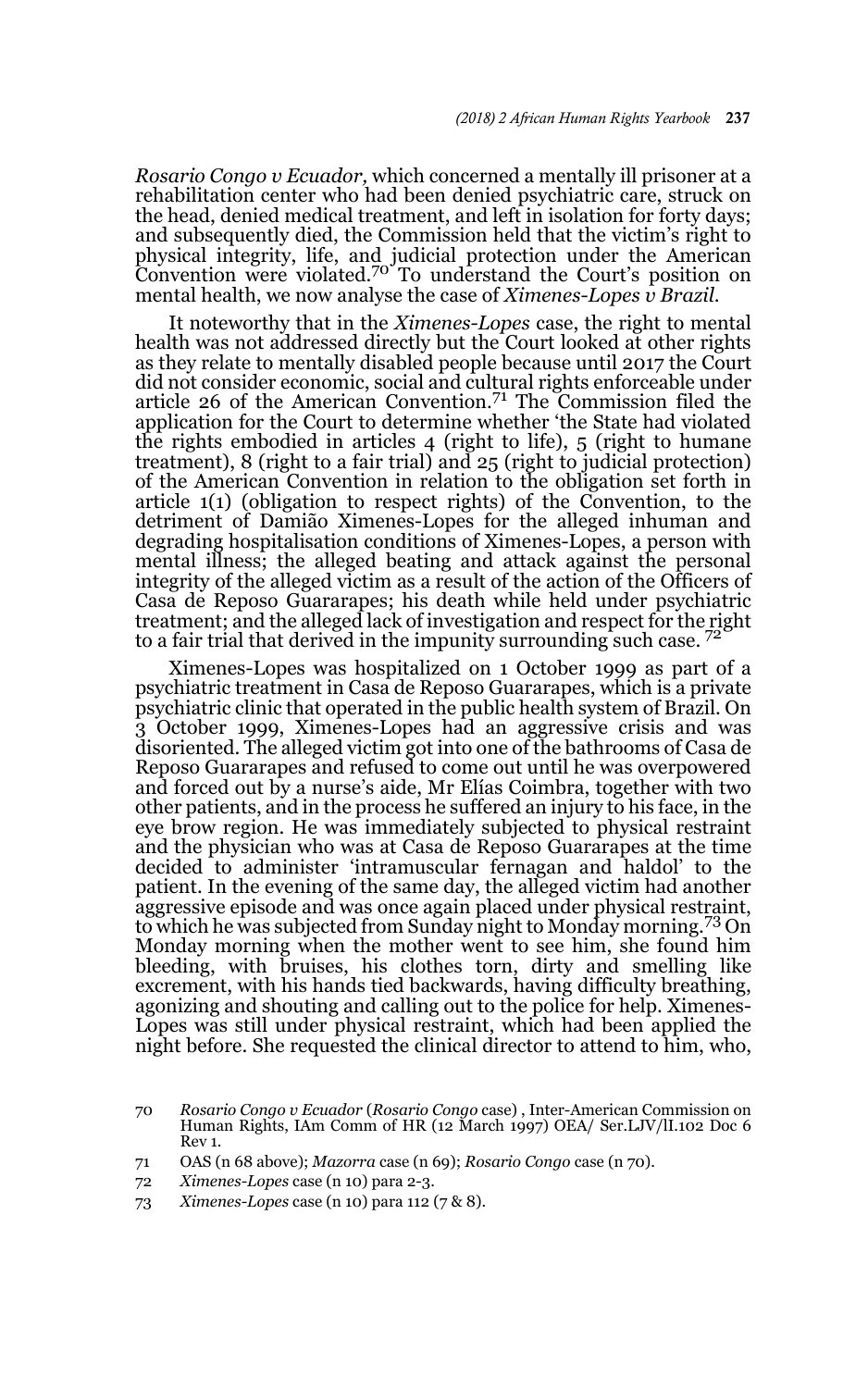without performing any physical examination of Ximenes-Lopes, prescribed some medications and then left the hospital. No doctor remained in charge of the institution at the time. Ximenes-Lopes died on 4 October 1999.<sup>74</sup>

The clinical director was called and upon examining the body of the alleged victim, declared him dead and included in the record that the body did not show any external injuries and that the cause of death had been a 'cardio respiratory arrest'. The doctor did not order an autopsy of the body of Ximenes-Lopes. The next of kin of Ximenes-Lopes upon learning of his death requested an autopsy which revealed physical bruises and indicated that the cause of death was unknown.75 On the request of the Attorney General the Medico-Legal Institute elaborated on its conclusions and informed that 'the injuries described [in the post-mortem examination report] were caused by a blunt instrument (or by multiple bumps or falls) and that it was impossible to Identify the precise manner in which they were caused.<sup>76</sup> In April 2002, Ximenes-Lopes' body was exhumed and another autopsy done but the cause of death was still unknown.77 Criminal investigations were instituted and charges filed in court but proceeded at very slow pace. A civil action was also filed but a decision had not been made by the time of the current judgment.<sup>78</sup>

The state was found to have violated article 2 of the America Convention since it had failed to supervise and regulate the provision of mental health care resulting to violation of right to life and dignity of patients. The state has the obligation to ensure that all people enjoy their rights without individual or state interference.79 On the issue of dignity and vulnerability of mental patients the Inter-American Court held that the hospital has an 'atmosphere of violence, aggression, and abuse where many in-patients frequently suffered injuries' at the hands<br>of the facility's employees.<sup>80</sup> Hospital employees applied chokeholds and physically restrained patients without direction from physicians, and 'physical confrontations between patients were encouraged'. The Court characterized the hospital as 'inhumane and degrading', noting that medicine was lacking and, for a period of time, there was no examination room so that medical procedures had to be administered in the lobby in front of other patients as well as visitors.'81 Other patients had died before Damido Ximenes-Lopes, which 'may have involved blows to the head with a blunt instrument, and where patients were admitted to the hospital in good physical condition and died during hospitalisation'.82 The Court went ahead to quote the European

- 74 *Ximenes-Lopes* case (n 10) para 112 (10-11).
- 75 *Ximenes-Lopes* case (n 10) para 112 (14).
- 76 *Ximenes-Lopes* case (n 10) para 112 (15).
- 77 *Ximenes-Lopes* case (n 10) para 112 (16).
- 78 *Ximenes-Lopes* case (n 10) para 112.
- 79 *Ximenes-Lopes* case (n 10) paras 80 & 90.
- 80 As above.
- 81 As above.
- 82 As above.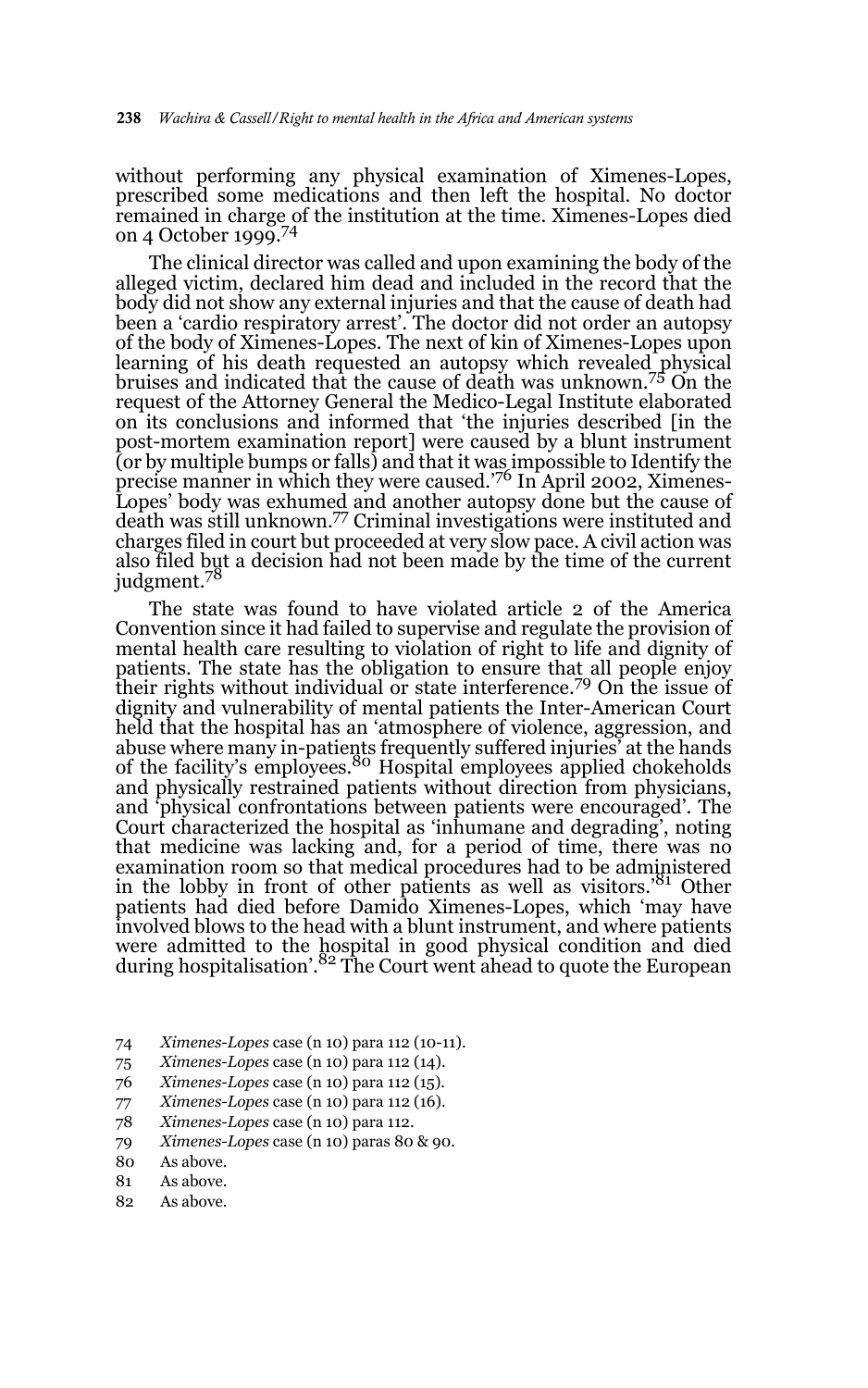Court of Human Rights to emphasize the special care needed to guarantee dignity of mental disability patients: '[r]egarding to persons in need of psychiatric treatment in particular, the Court observes that the state is under an obligation to secure to its citizens their right to physical integrity under article 8 of the Convention. For this purpose there are hospitals run by the state which coexist with private hospitals. The state cannot completely absolve itself of its responsibility by delegating its obligations in this sphere to private bodies or individuals. [...] The Court finds that, similarly, in the present case the state remained under a duty to exercise supervision and control over private psychiatric institutions. Such institutions, […] need not only a license, but also competent supervision on a regular basis of whether the confinement and medical treatment is justified.'83 The state has the obligation to provide special protection to vulnerable persons and must<br>take positive steps to ensure their protection.<sup>84</sup>

The Inter-American Court has indicated that while the right to the recognition of juridical personality implies the capacity to be the holder of rights and obligations, the right to legal capacity is the right to exercise this rights and duties. In that sense, it acknowledged in *Ximenes-Lopes* that when people with mental disabilities cannot give their consent, their legal representatives will give the consent required as regards to the institutionalisation or a medical treatment. However, the Court did not say whether the institutionalisation of the victim in itself was a violation of the right to personal liberty of the victim because of his institutionalisation. As a matter of fact, Ximenes-Lopes was placed in a mental institution without his authorisation and only<br>with the consent of his mother.<sup>85</sup> On institutionalisation and consent to treatment the Court found that the patients were under constant threat of physical attack by officials who were not trained to work with persons with mental illness and that physical containment and control techniques were frequently applied to patients when they were in crisis with the help of other.<sup>86</sup> Further, the Court found that the use of physical restraint would be in breach of article 5(1) unless it was used as a last resort by qualified staff and 'with the only purpose of protecting<br>the patient, or else the medical staff or third persons.' <sup>87</sup> The Court criticised the tying of Ximenes-Lopes' hands, particularly for an excessively long period of time, and stated that 'health care staff should apply the least restrictive possible restraint techniques and only for<br>such period of time as is absolutely necessary'.<sup>88</sup> Judge Sergio Garcia-Ramirez in a separate opinion stated that measures taken in relation to those with mental illness should be 'consistent with the characteristics

- 85 *Ximenes-Lopes* case (n 10) para 3.
- 86 *Ximenes-Lopes* case (n 10) para 120.
- 87 *Ximenes-Lopes* case (n 10) para 134.
- 88 *Ximenes-Lopes* case (n 10) para 135.

<sup>83</sup> *Ximenes-Lopes* case (n 10) para 102: Also see *Storck v Germany* (2005) ECHR 406.

<sup>84</sup> *Ximenes-Lopes* case (n 10), para 103.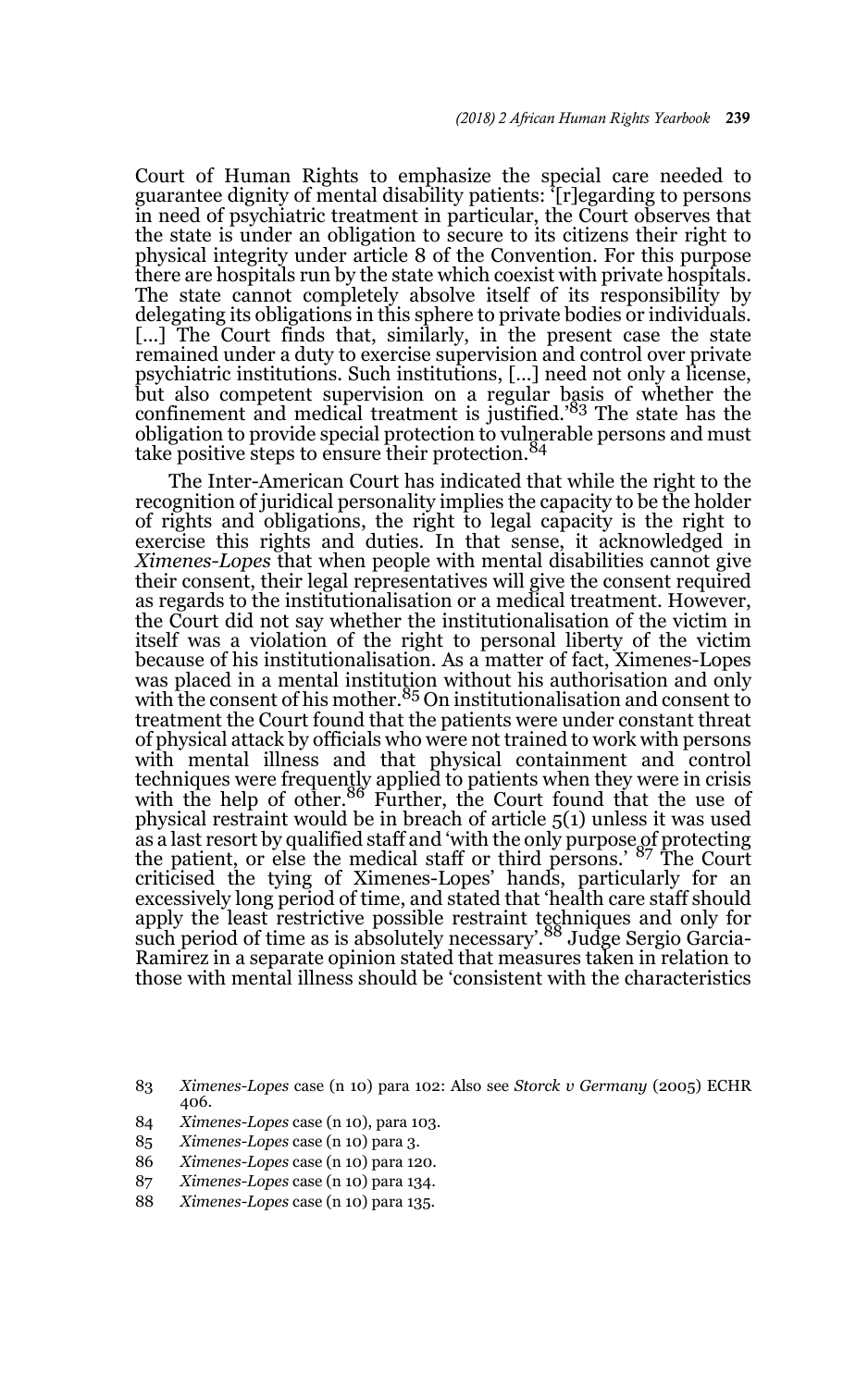of the suffering and the need for treatment', be 'reasonable and moderate' and 'aim at relieving pain and foster wellbeing.'<sup>89</sup>

### **5 COMPARISON OF THE AFRICA AND INTER-AMERICAN SYSTEM**

The right to health has long been justiciable in the African system, but not until 2017 in Inter-American system. In the African system there are already a number of cases<sup>90</sup> focusing on the right to health though not mental health, while in the American system the right to health before 2017 had always been litigated under the right to life.<sup>91</sup> The new developments in the Inter-American system mean that all the rights under article 26 of the American Charter are now regarded as justiciable.92

Both the Inter-American Court and the African Commission have indicated that people with mental illness are a vulnerable group because they were historically subject to prejudice with lasting consequences, resulting in their social exclusion. The state is obligated to take positive measures to protect their dignity even as it provides medical treatment. The African Commission held that this class of persons are vulnerable and without legal aid they could not access justice to defend their rights. Hence, the state must take all necessary measures to ensure that decisions made on behalf of the mentally ill go through checks and balances and where issues arise, legal aid is availed to them. Both the right to life as interpreted by the Inter-American Court and the right to health impose positive obligations on states, both require governments to regulate private parties so that the conditions necessary for a dignified life are not denied to any individual. With regard to the relationship of the obligation to ensure rights (article 1(1) to article 5(1)) of the Convention, in a most recent case (*Gonzales Lluy* et al)<sup>93</sup> the Court established that 'the right to personal integrity is directly and immediately linked to health care, and that the lack of adequate medical treatment may result in a violation of article 5(1) of the Convention. Thus, the Court has affirmed that the protection of the right to personal integrity supposes the regulation of the health care services in the domestic sphere, as well as the implementation of a series of mechanisms designed to protect the effectiveness of this regulation.94 The Inter-American Court of Human Rights has brought

- 91 *Mazorra* case (n 69); *Rosario Congo* case (n 70).
- 92 OAS (n 68); *Mazorra* case (n 69 above); *Rosario Congo* case (n 70 above).

94 *Ximenes-Lopes* case (n 10) para 171.

<sup>89</sup> *Ximenes-Lopes* case (n 10) para 25.

<sup>90</sup> The African Commission has dealt with 16 cases relating to the right to health http://www.achpr.org/communications/decisions/?a=872 (accessed 13 December 2017).

<sup>93</sup> *Mazorra* case (n 69).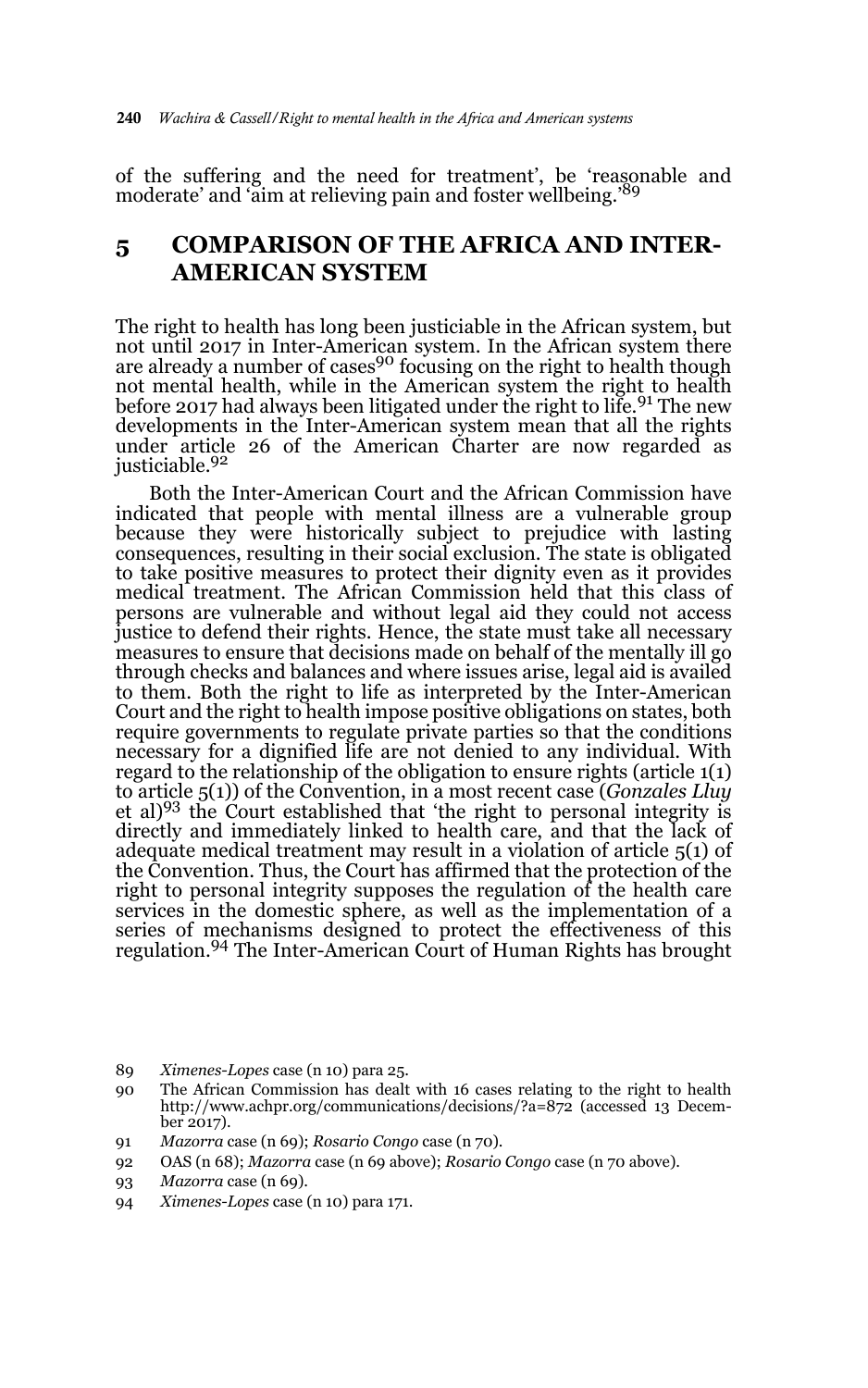civil and political rights together with economic and social rights in a way that was always intuitive.<sup>95</sup>

On institutionalisation, the African Commission *in Purohit and Moore* dismissed the argument that the 'automatic' detention of those considered being mentally ill or disabled violated the prohibition on arbitrary detention in Article 6. In the Commission's view, those who had been institutionalised under mental health legislation did not fall within the protections offered by article 6 which sets out the right to liberty and security of the person. The Commission stated that '[a]rticle 6 of the Charter was not intended to cater for situations where persons in need of medical assistance or help are institutionalised'.96 While as in Ximenes-Lopes' case the Court seem to suggest that the right to respect for physical and mental integrity operates to limit certain practices once a person with a serious mental illness has been detained. While not a central issue, it seems to have been assumed that the deprivation of liberty may be justified for the purpose of treatment by the Africa Commission. The African Commission viewed involuntary detention under mental health legislation as an exception to the right to liberty and security of the person and the prohibition against arbitrary detention.<sup>97</sup>

Both the African Commission and the Inter-American court upheld the right of mental health patients and implore upon states to formulate policies that protect the rights of mentally ill persons, focus on deinstitutionalisation, and monitor facilities offering mental health services. The African Commission recommended that the Lunatics Detention Act be amended to be aligned to international law and standards.

The recommendations that were made in the African case have never been acted upon and according to the WHO's Country Report on Mental Health the situation has not improved: 'The Campama Psychiatric Unit (Banjul), the only inpatient facility in the country, is isolated and difficult to access, custodial in nature and has poor living conditions.'98 The WHO is however currently assisting the Gambia to review the LDA.<sup>99</sup> A mental health policy and strategic action plan were drafted in 2006,<sup>100</sup> outlining how to narrow the gap in mental health services but it lacks implementation. The African Commission should follow up with the state of Gambia to ensure that mentally disabled persons enjoy their right to mental health as per the Commission's latest Resolution on the Rights to Dignity and Freedom from Torture or

- 96 *Enxet-Lamenxay* case (n 43) para 68.
- 97 *Enxet-Lamenxay* case (n 43) para 25.
- 98 http://www.who.int/mental\_health/policy/country/thegambia/en/ (accessed 21 January 2018).
- 99 *Gonzales Lluy* case (n 66).
- 100 http://www.nationalplanningcycles.org/sites/default/files/planning\_cycle\_repo sitory/gambia/gambia\_mental\_health\_strategic\_plan\_2007-2012.pdf (accessed on 20 December 2018).

<sup>95</sup> SR Keenern & J Vasquez 'A life worth living: Enforcement of the right to health through the right to life in the Inter-American Court of Human Rights' (2009) 40 *Columbia Human Rights Law Review* 595 624.